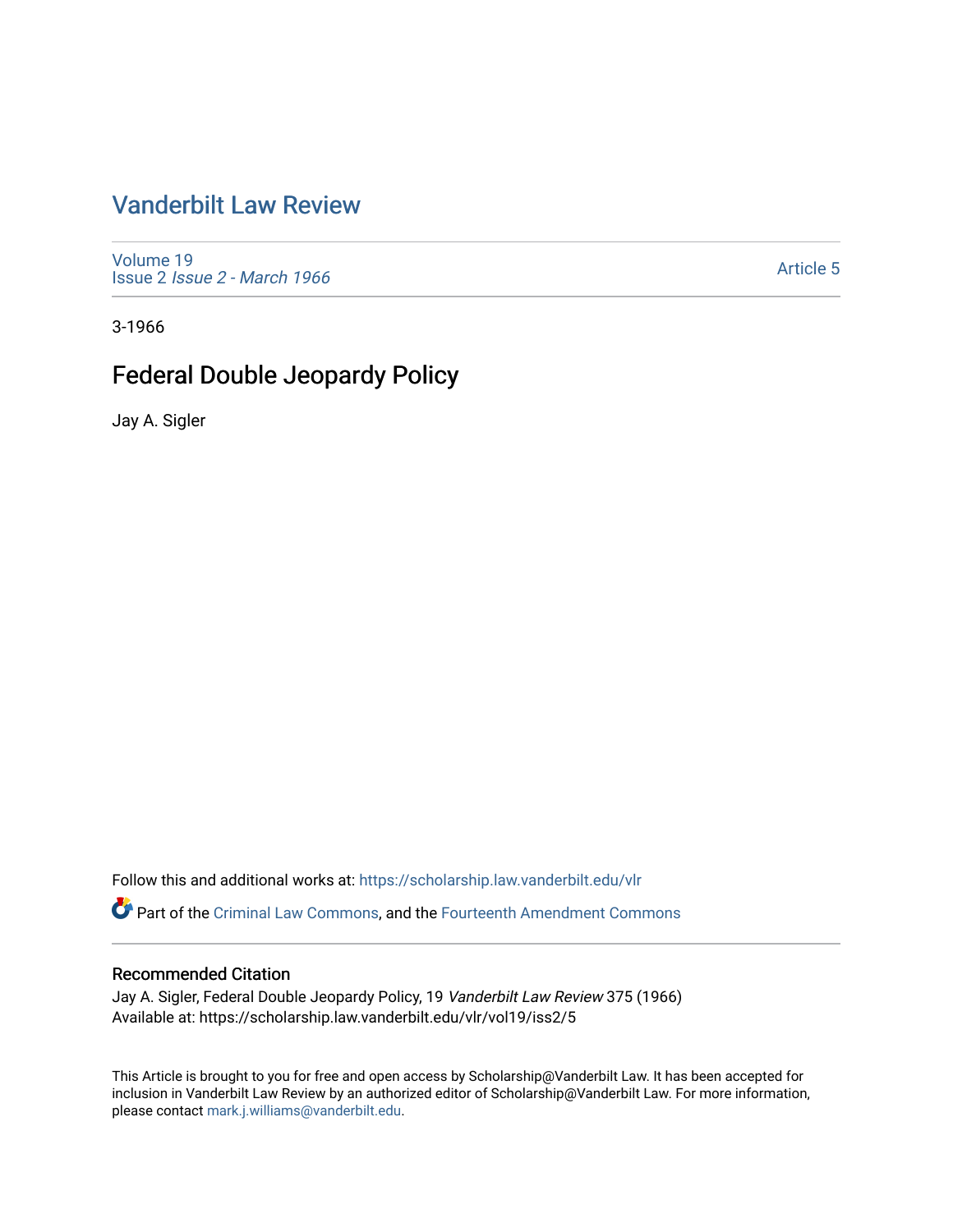## Federal Double Jeopardy **Policy**

### *Jay A. Sigler\**

*In this article, Professor Sigler analyzes the present state of federal double jeopardy law. He illustrates the need for clarification and revision within each of the five separate policy situations, examining the substantive principles developed in the case law, and concludes with a plea for legislative and judicial response to relate the. law to modern social policy needs.*

#### I. **INTODUCrON**

The fifth amendment provision against double jeopardy is one of the basic protections afforded defendants by the United States Constitution. Its roots are found in early common law,<sup>1</sup> and the policies which it represents have been gradually defined by federal courts to meet various situations of inequality in the position of a criminal defendant confronted by federal prosecuting attorneys. Presently the double jeopardy provision is not incorporated by the fourteenth amendment as a restriction upon state action, but this condition may not prevail much longer. Should double jeopardy become incorporated into the "due process" clause of the fourteenth amendment, states will be forced to consider the total body of federal double jeopardy policies. And even if incorporation is delayed, an overview of federal policy in the area is needed.

Recently, one state court assumed that the fifth amendment double jeopardy provision was applicable to state prosecutions 2 In 1964 the Supreme Court, in *Malloy v. Hogan,3* found the fifth amendment selfincrimination clause applicable to state proceedings thereby overruling two significant cases.4 Other Supreme Court decisions have extended the federal Bill of Rights into related areas of criminal procedure.<sup>5</sup> There is, therefore, a good chance that double jeopardy may become incorporated as well.<sup>6</sup> Thus, it becomes especially useful to perceive the contours of federal policy in this area.

**-** B.A., L.L.B., M.A., Ph.D., Rutgers University; Assistant Professor of Political Science, Rutgers University.

**1.** See Sigler, *A History of Double Jeopardy,* 7 Am. J. of LEG. HisT. 283 (1963).

2. People v. Laws, 29 Ill. 2d 221, 193 N.E.2d 806 (1963).

**3. 378 U.S. 1** (1964).

4. Adamson v. California, 332 U.S. 46 (1947); Twining v. New Jersey, 211 U.S. 78 (1908).

**5.** Gideon v. Wainwright, 372 U.S. **335** (1963) (right to counsel); Ker v. California, 374 U.S. 23 (1963) (search and seizure).

6. See Henkin, *Selective Incorporations in the Fourteenth Amendment,* 73 YALE L.J. 74 **(1963).** $\mathcal{L}$ 

 $\epsilon$ 

375

 $\ddot{\phantom{0}}$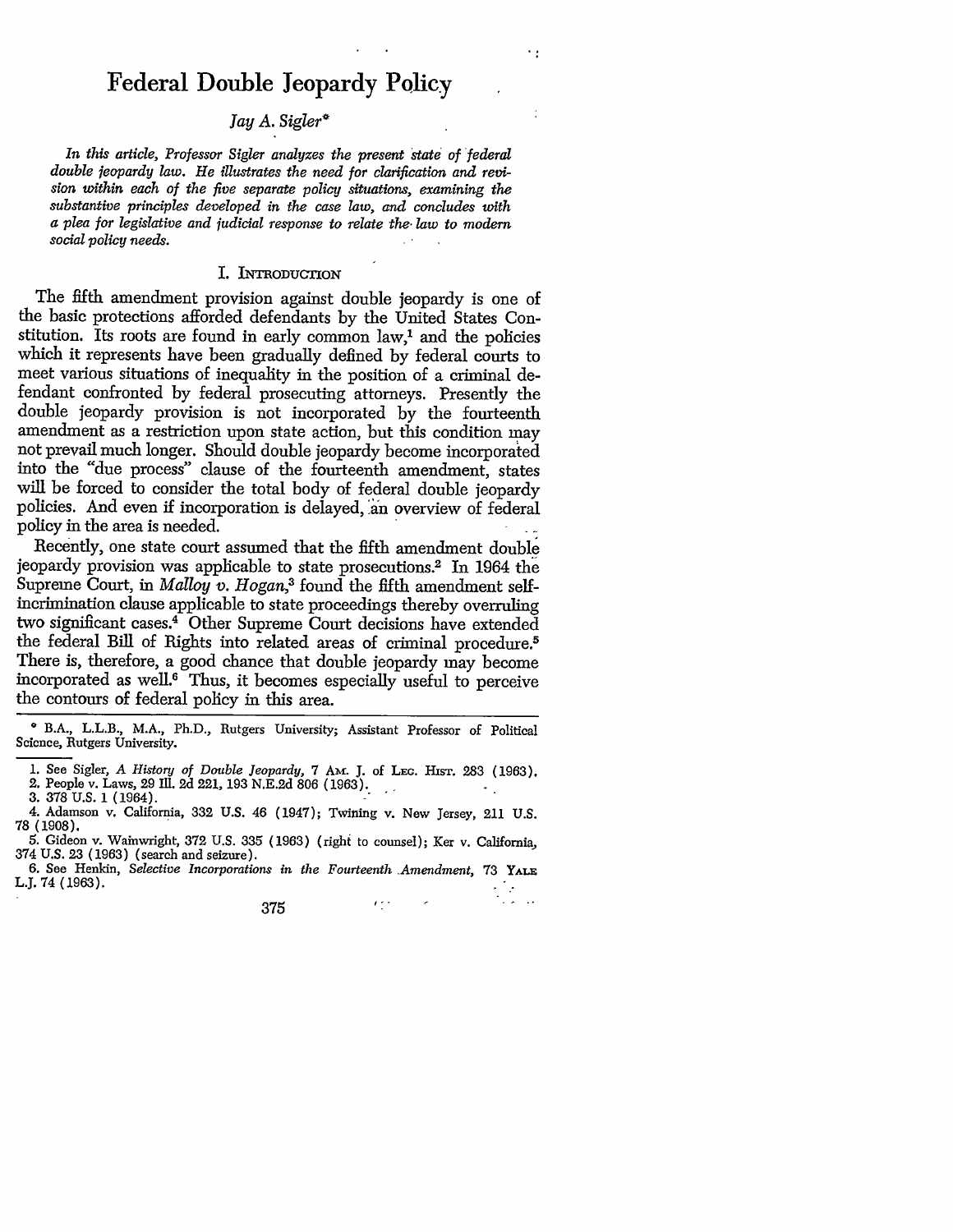The double jeopardy clause may profitably be viewed as a series of problems in social policy which are usually treated as a single problem. Analyzed in this fashion, double jeopardy law is resolved into five separate policy situations. The first situation concerns the definition of jeopardy, and the question of when jeopardy can be said to attach. The second situation concerns the desirability of a uniform national policy, and is to be clearly differentiated from the third, which involves the legal significance to be accorded traditional jurisdictional lines. The fourth situation, the scope of the criminal act, is the thorniest, and is most closely related to the substantive criminal law. The final problem is that of the significance to be given the use of the criminal appeal, whether employed by the prosecution or the defendant. These separate problems are usually treated together under the rubric "double jeopardy," tending to confuse an already complicated concept.

#### **II. DEFINITION OF JEOPARDY-WHEN JEOPARDY ATTACHES**

Once the double jeopardy clause had become an accepted part of American constitutions, the phrase "life or limb" began to receive an interpretation broad enough to apply the protection to any criminal penalty, so that the threat of death or mutilation was removed as a necessary element of the doctrine.7 While this development was fairly obvious, the further implications of double jeopardy required considerable refinement. History provided some hints with which to guide the judges, but the creation of double jeopardy policy was largely a novel task.

A recent case enunciates the modern formula of federal double jeopardy policy in broad terms:

Once acquitted or convicted of a crime for his conduct in a particular transaction, a defendant should be able to consider the matter closed and plan his life ahead without the threat of subsequent prosecution and possible imprisonment. <sup>8</sup>

Other objectives of that policy might be: (1) the avoidance of unnecessary harrassment; (2) the avoidance of social stigma incident upon repeated criminal trials; (3) economy of time and money; (4) psychological security.<sup>9</sup> These meanings of double jeopardy are not derived from its history.

<sup>7.</sup> *Ex Parte* Lange, 85 U.S. 163 (1873). Based upon common law precedents, the case held that both former acquittal and former conviction were comprised in the protection to the accused.

<sup>8.</sup> United States v. Candalaria, 131 F. Supp. 797 (S.D. Cal. 1955).

<sup>9.</sup> See Comment 65 **YALE** L.J. 339 (1956).

<sup>10.</sup> See Bozza v. United States, 330 U.S. 160 (1947); Fleischer v. United States, 91 F.2d 404 (6th Cir. 1939).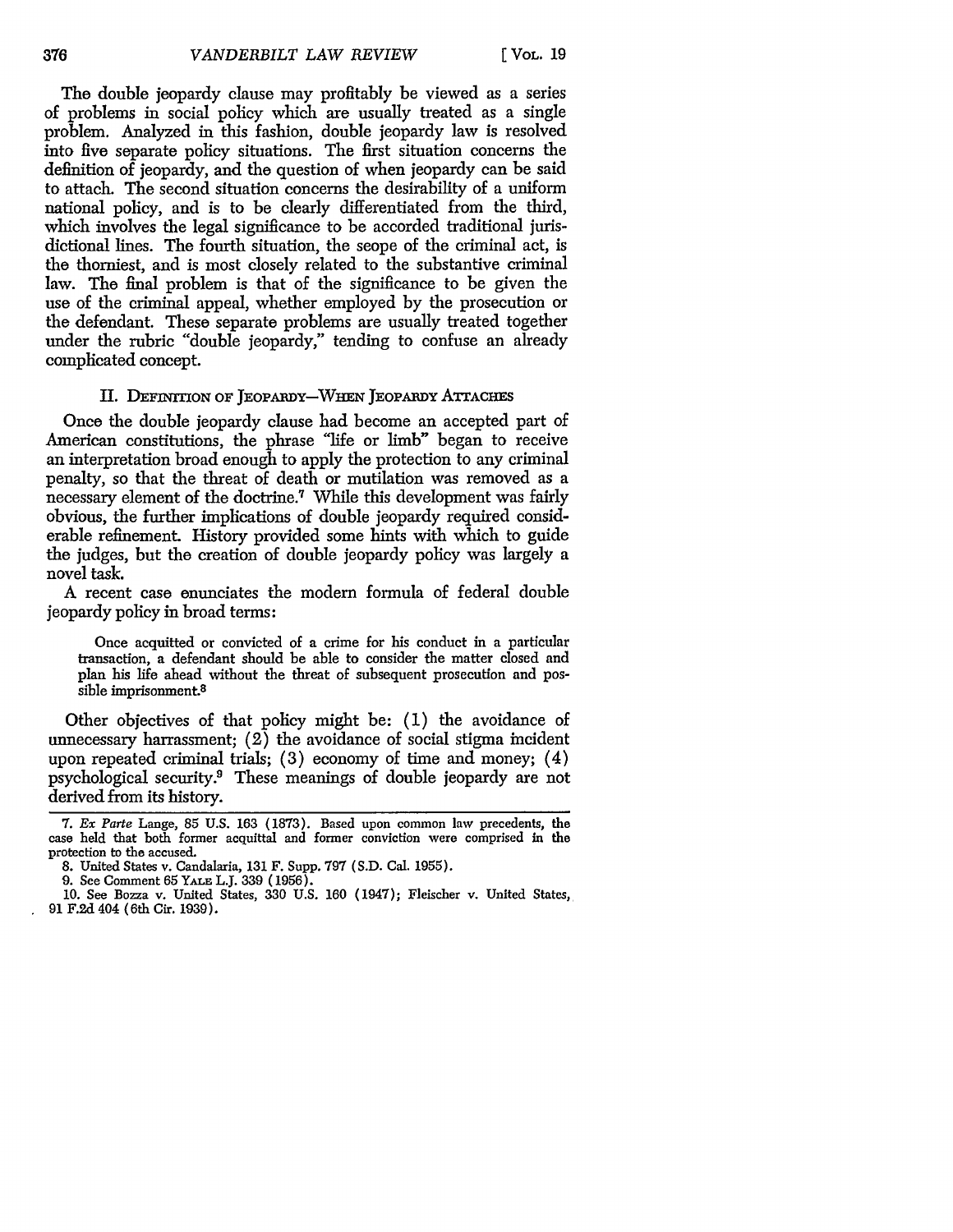The increasing tendency of modem penal legislation to create more detailed and more numerous criminal offenses has further complicated the problem of setting double jeopardy policy because it has increased the number of offense categories which proscribe a single criminal act.10 Now one transaction may afford the prosecution a choice of two counts or separate indictments where only one existed previously. This would not be inherently detrimental if the decision to create more overlapping offenses were the fruit of a conscious legislative policy. However, it has been left to the courts to determine the legislative intent and, by implication, to repeal or add to the criminal statutes. This is no easy task since it ultimately determines the powers of the prosecutor's office.

Constitutionally, there is nothing to prevent the legislature from repeatedly incriminating similar acts but there is a limitation on the judiciary, forbidding it from ordering multiple punishment when it appears that the legislature did not so intend. $\overline{1}$ <sup>1</sup> The use of the judge's sentencing power or of the executive's pardoning power may be said to mitigate legislative duplication,<sup>12</sup> but these remedies occur at too late a point in time, that is, after the defendant has been harassed by the state and the damage has been done.

Several distinguishable factual situations account for the overwhelming number of double jeopardy cases. These factual settings have created disparate policy requirements. These situations may be suggested:

1. The trial of a case is stopped at some point short of its final termination.

2. The trial concludes with an acquittal, and the prosecution begins another trial upon another indictment.

3. The trial ends with a conviction, and the defendant appeals and is either later convicted of a greater offense than he was originally indicted for, or is convicted of the same offence as well as on other counts not contained in the original indictment.

4. The trial ends with a conviction, and the defendant is later tried for offenses "arising out of the same transaction," but which are technically different from the original charges, in an entirely new proceeding.

5. Overlapping jurisdictional boundaries may result in repeated punishments for the same act. Thus, civil-criminal distinctions, federal-state, civilian-military, or foreign-domestic jurisdictional

<sup>11.</sup> See People v. Moore, 143 Cal. App. 2d 333, 299 P.2d 691 (1956).

<sup>12.</sup> But see Samsone v. Zerbst, 73 F.2d 670 (10th Cir. 1934), a case which, in typical fashion avoids judicial responsibility for separation of offenses by relying without question upon legislative determination of multiple sentencing and multiple punishment for the same act.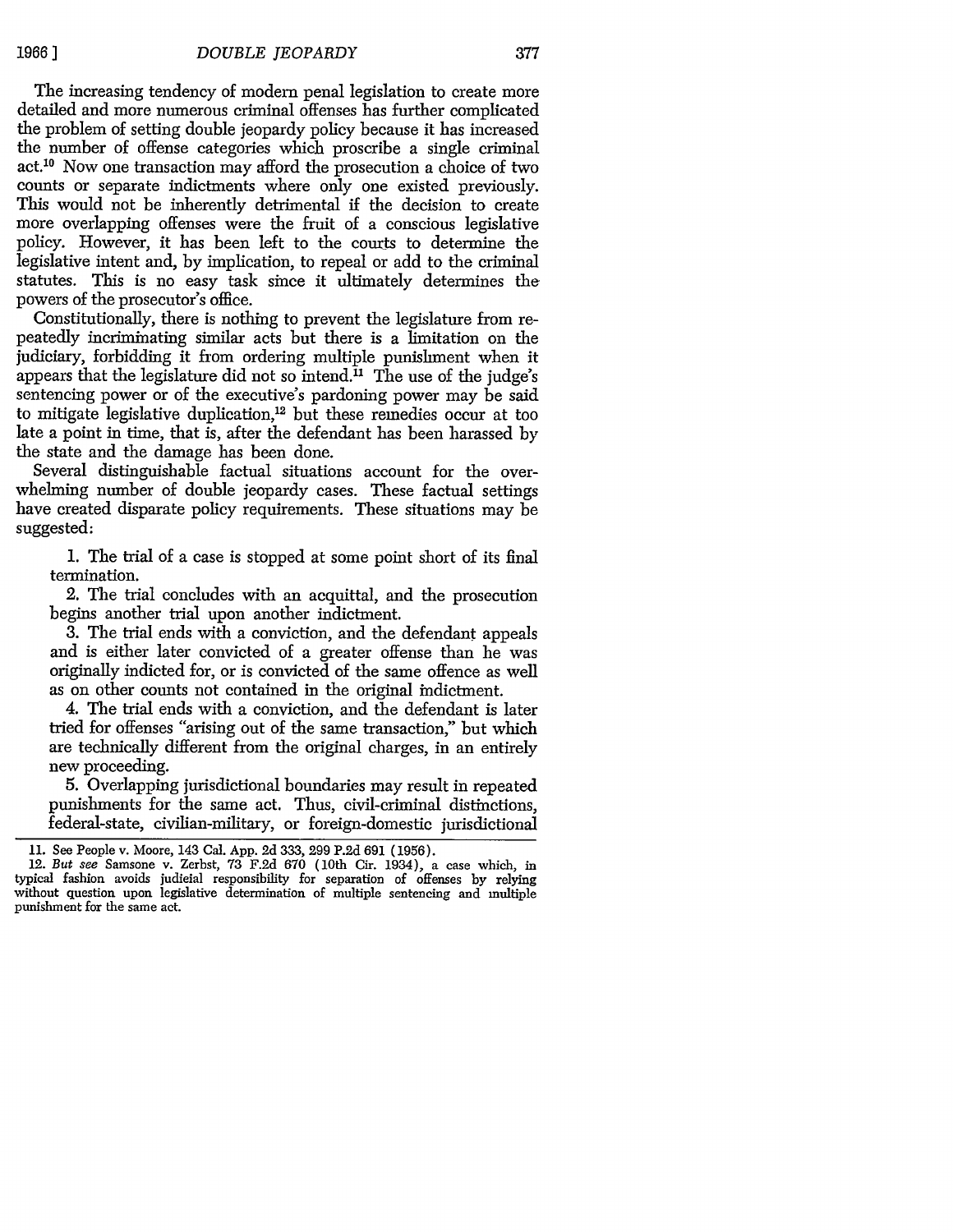lines may cause the same action to be tried again as an offense of a different kind, or against a different sovereign.

6. One act may constitute conduct directed at several persons or objects. The question arises: whether each person or object injured represents a criminally punishable act.

It is very common for judges to confuse these separate situations. Double jeopardy law has become so tangled that in some respects the outcome of a plea is in great doubt. Rarely will a court face the critical policy issues which lie deep beneath the surface. This recent policy statement is an exception:

[The provision of the Fifth Amendment against double jeopardy is] designed to protect an individual from being subjected to the hazards of trial and possible conviction more than once for an alleged offense. . . . [the] underlying idea **...** is that the State with all its resources and power should not be allowed to make repeated attempts to convict an individual for an alleged offense, thereby subjecting him to embarrassment, expense and ordeal, and compelling him to live in a continuing state of anxiety and insecurity, as well as enhancing the possibility that even though innocent he may be found guilty.13

Approached chronologically, the first question which can arise in double jeopardy law is whether a prior incompleted trial had reached such a degree of maturation as to amount to a "jeopardy." While some early cases held to the contrary, the contention that "jeopardy" referred only to a prior conviction or acquittal was rejected in the federal courts because "there is a wide difference between a verdict given and the jeopardy of a verdict," since "hazard, peril, danger, jeopardy of a verdict cannot mean a verdict given."14 But this rule remained unsettled as late as 1883, when it was held that in order to bar prosecution a former conviction must be pleaded.'5 A judgment of acquittal based on the operation of a statute of limitations as a bar to a prior case is definitely a former jeopardy.<sup>16</sup>

Once it is agreed that jeopardy does not require a final judgment a host of new issues arise. The most important issue is whether there had been a sufficient amount of risk on the previous trial to amount to a putting in jeopardy. The problem is usually referred to as the "attachment of jeopardy" situation. If there has been no attachment of jeopardy, the prior trial is treated as though it never existed and it is blotted out of legal memory.

**<sup>13.</sup>** Green v. United States, 355 U.S. 184, 187 (1957).

<sup>14.</sup> This Pennsylvania decision, *Commonwealth v. Cook,* 6 **S. &** R. 577, **596** (1822), became the federal rationale. But in 1823, United States v. Haskell, **26** Fed. Cas. **207** (No. **15,321)** (C.C.E.D. Pa. 1823), the federal court still adhered to the English rule requiring final judgment.

**<sup>15.</sup>** United States v. Wilson, **32** U.S. (7 Pet.) 150, 160 (1833).

<sup>16.</sup> United States v. Oppenheimer, 242 U.S. 85 (1916).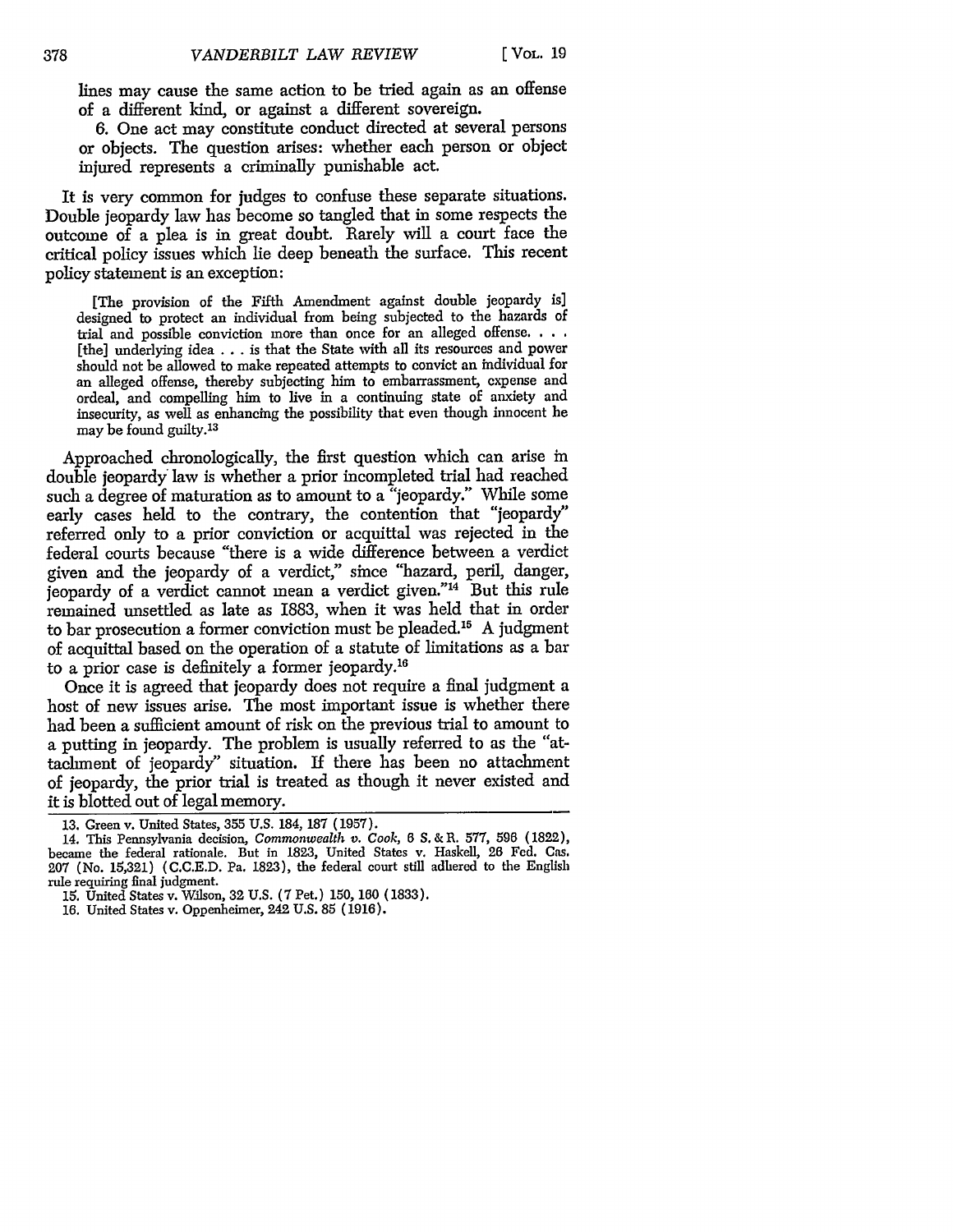Some mystifying results are produced by this theory. For example, in a recent case, the discharge of a jury because of misconduct of a defense counsel was held to bar a retrial.<sup>17</sup> The trial court on its own motion, even over defendant's objection, ordered a mistrial. Subsequently, the defendant moved to dismiss the indictment on the theory that he had been placed in jeopardy. The decision was based on the ground that "dismissing the jury in a criminal action without defendant's consent precludes another trial except where dismissal arises out of circumstances of necessity." As a practical matter, defendant was acquitted virtually because the trial judge had acted hastily in ordering a mistrial.

Despite the complications which are evident, the rule for the attachment of jeopardy has been stated briefly, as follows:

[A] person has been in jeopardy when he is regularly charged with a crime before a tribunal properly organized and competent to try him . . . Undoubtedly in those jurisdictions where a trial of one accused of a crime can only be to a jury, and a verdict of acquittal or conviction must be by a jury, no legal jeopardy can attach until a jury has been called and charged with the deliverance of the accused.<sup>18</sup>

After the impanelling of the jury, jeopardy can be said to attach when any evidence is heard, or testimony received, but before the prosecution presents its opening argument to the jury.19 However, preliminary examination by a magistrate is not a trial,<sup>20</sup> and arraignment and pleadings are not trials.<sup>21</sup> Interestingly, Congress has provided a double jeopardy protection for military personnel tried under "the Uniform Code of Military Justice, but it has stipulated that only final judgments would have the effect of prior jeopardy.<sup>22</sup>

In cases of "manifest necessity," exceptions to the attachment rule permit the trial judge to order a new trial without confronting a double jeopardy plea. If the jury cannot agree, or if it is illegally constituted, there is no trial and no former jeopardy.23 A leading case confused the doctrines of "attachment" and "waiver" by holding that where a

18. Kepner v. United States, 195 U.S. 100, 128 (1904). This case is better known for Holmes' dissent in which he proposes the concept of "continuing jeopardy" for appeals by the federal government to be upheld.  $\rightarrow$   $_{\star}$ 

**19.** Clawens v. Rives, 104 F.2d 240 (D.C. Cir. 1939).

20. Collins v. Loisel, 262 U.S. 426 (1922).

21. Bassing v. Cady, **208** U.S. **386** (1907).

22. Uniform Code of Military Justice art. 44, 70A Stat. 52, 10 U.S.C. § 844 (1964); S. REP. No. 486, 81st Cong., 1st Sess. 19 (1949); H.R. REP. No. 491, 81st Cong., 1st Sess. **23** (1949). This rule was upheld as not violative of the fifth amendment when applied by a military tribunal, United States v. Zimmerman,  $2 \cdot C.M.R., 66$  (1952). (1952). "

**23.** United States v. Perez, 22 U.S. (9 Wheat.) 579 (1824),...

<sup>17.</sup> United States v. Whitlow, 110 F. Supp. 871 (D.D.C. 1953).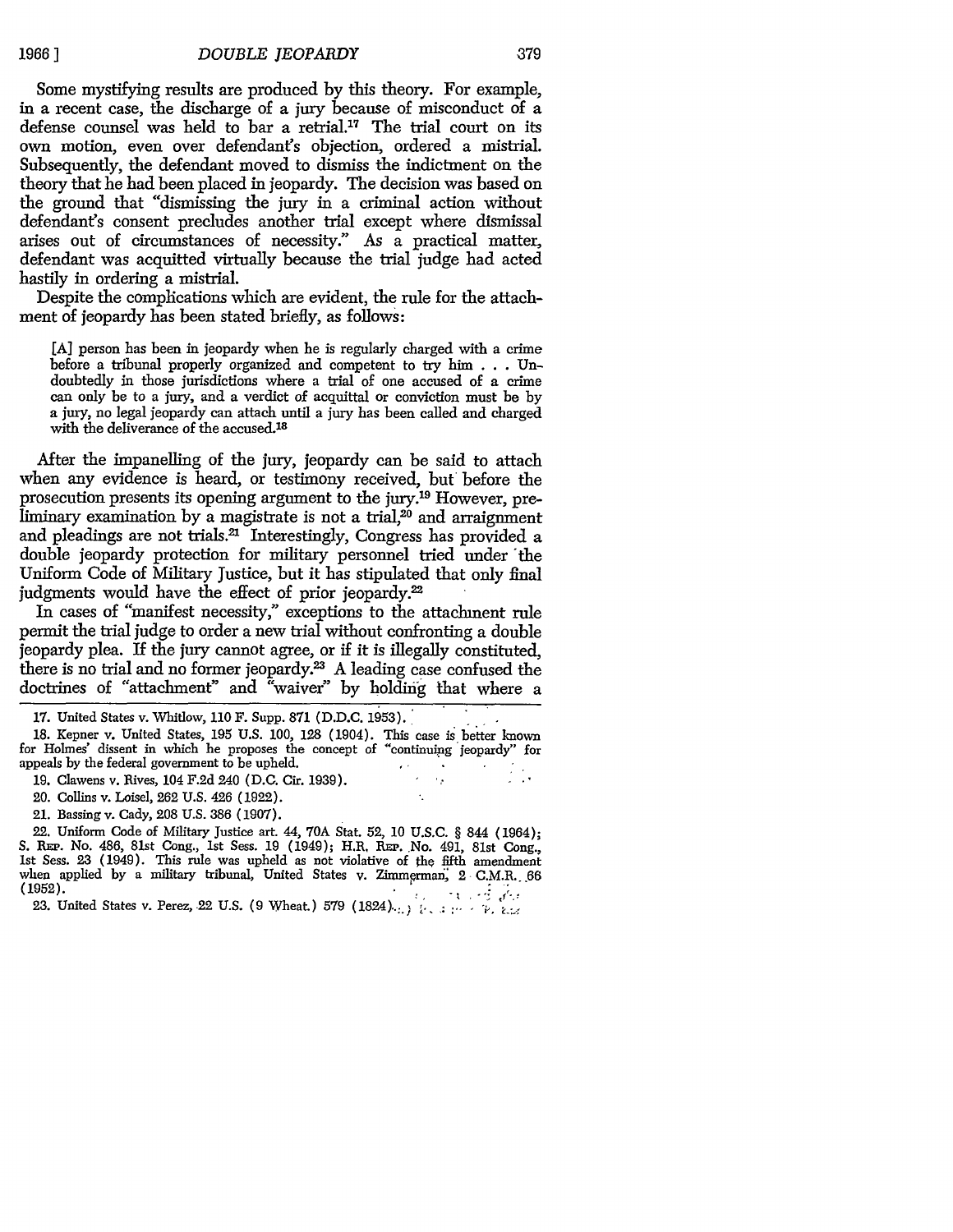conviction was set aside on appeal there had been no jeopardy.<sup>24</sup> Other instances of "manifest necessity" are a juror's acquaintance with the accused,<sup>25</sup> irregularity in the indictment,<sup>26</sup> absence of witnesses for tactical military reasons,<sup>27</sup> illness of a juror,<sup>28</sup> termination of a court term and other emergencies or unusual circumstances.<sup>29</sup> A double jeopardy plea was not permitted, when the previous trial resulted in a mistrial because the state's witnesses pleaded self-incrimination.<sup>30</sup> However, no "manifest necessity" was discerned sufficient to meet a claim of jeopardy having attached when, on the original action, the prosecution had been unable to secure the presence of needed witnesses.<sup>31</sup>

Generally stated, necessity intervening after attachment mitigates against the operation of double jeopardy. $32$  The exceptions are legion. The tendency of the appellate courts to leave the discretion of the trial judge undisturbed has been marked. If the judge at the first trial senses the necessity of premature termination, perhaps it is not desirable to permit a defendant to utilize his double jeopardy plea. The dimensions of the "manifest necessity" exception are definitely, if not logically, indicated by the cases.

Several recent decisions have sought to clarify and simplify the rules concerning attachment. In the most important decision, *Downum v. United States,3* it was held that a second trial was barred where, because of the prosecutor's failure to find a principal witness, the original trial judge dismissed the jury before any evidence had been introduced. In *Gori v. United States*,<sup>34</sup> the trial judge had declared a mistrial in order to protect the defendant from irrelevant and prejudicial testimony. On retrial a conviction was obtained and was not considered double jeopardy since the judge was acting in the

- 26. Lovato v. New Mexico, 242 U.S. 199 (1916).
- 27. Wade v. Hunter, 336 U.S. 684 (1949).
- 28. United States v. Potash, 118 F.2d 54 (2d Cir. 1941).
- 29. Thompson v. United States, 155 U.S. 271 (1894).
- **30.** Brock v. North Carolina, 344 U.S. 424 (1953).

31. Correro v. United States, 48 F.2d 69 (9th Cir. 1931). *Contra* United States v. Coolidge, 25 Fed. Cas. 622 (No. 14) (C.C.D. Mass. 1815).

- 32. Himmelfarb v. United States, 175 F.2d 924 (9th Cir. 1949).
- 33. 372 U.S. 734 (1963).

34. 367 U.S. 364 (1961). In Fong Foo v. United States, **369** U.S. 141 (1961), *reversing sub. nom., In re* United States, 286 F.2d 556 (1st Cir. 1961), the trial judge, having discovered that during the recess of a long and complicated trial the prosecution had refreshed the memory of a witness, called upon the jury to render an acquittal of the defendant. The judge thus aborted the case and caused jeopardy to attach, barring a retrial. The Supreme Court insisted on a distinction between the effects of a mistrial (not effecting jeopardy) and an acquittal (which does).

<sup>24.</sup> Trono v. United States, 199 U.S. 521 (1905); Corwin, The Constitution and WHAT **IT** MF-xs TODAY 213 (1958) (makes the same error, which confuses separate problems).

<sup>25.</sup> Simmons v. United States, 142 U.S. 148 (1891).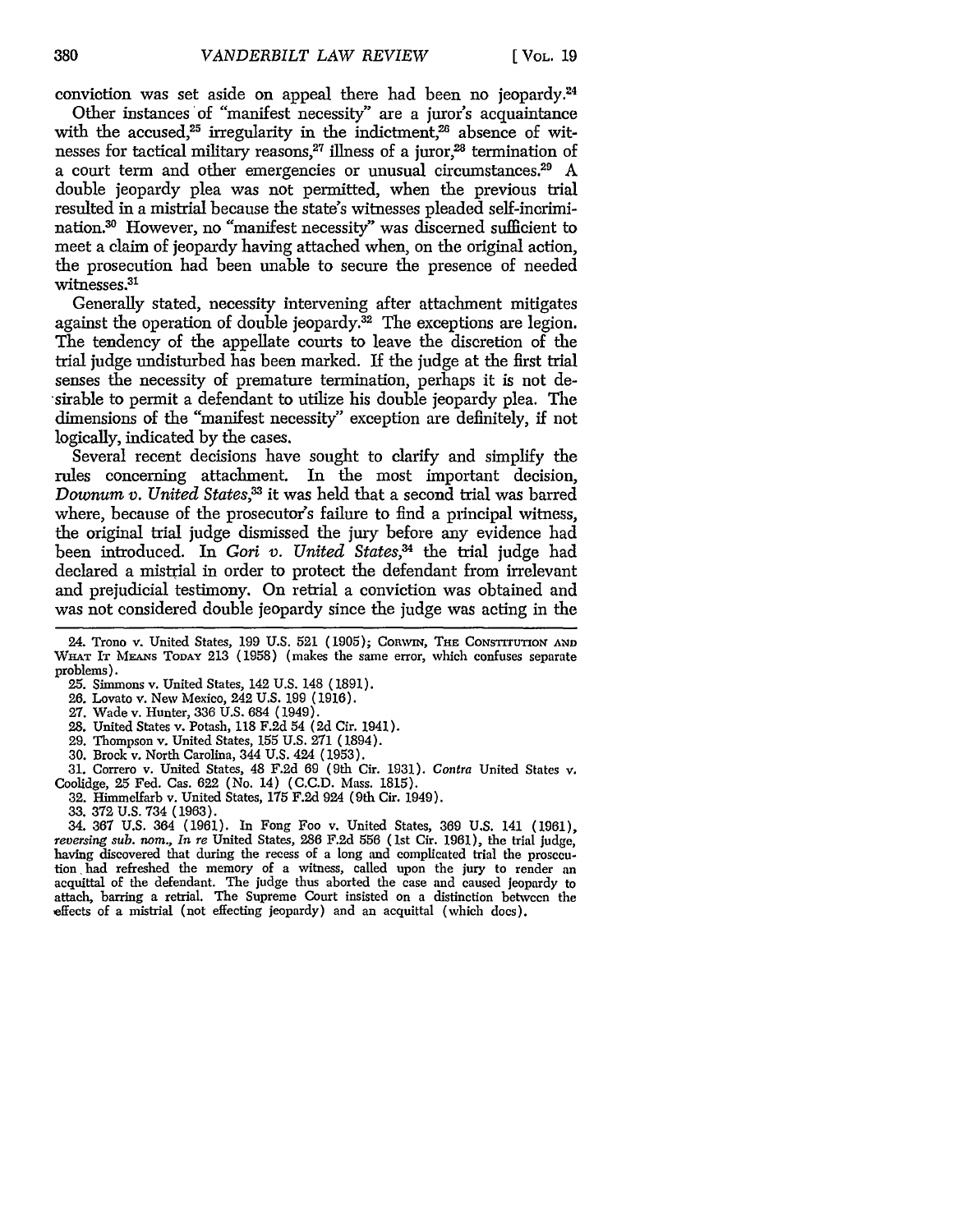defendant's interest even though over his objection. Although the facts of the cases are irreconcilable, the decisions can be reconciled on the ground that the trial judge's determination regarding the impact of questioning and testimony upon a jury is less reviewable than his decision regarding the prosecutor's failure to proceed with trial. However, where the trial judge forces a plea of guilty upon a defendant, a new trial is not barred by double jeopardy. $35$  It seems, then, that judicial animosity towards the defendant is to be treated differently than a prosecutor's animosity towards the defendant, because of the supposed neutral tole of the judge.

Despite these cases, the doctrine of "manifest necessity" remains confused.<sup>36</sup> The states differ considerably in their views concerning the attachment of jeopardy. The Supreme Court has held as a matter of due process, that a state need not abandon jurisdiction for reasons of double jeopardy because mob violence has rendered a trial abortive.<sup>37</sup> The Court will defer to state law when it permits a new trial in cases where the federal law as to attachment of jeopardy would produce a different result.8 The case of *Palko v. Connecticut* has been relied upon as a source for this permissive attitude, as long as the criminal defendant is not subjected to "unendurable hardship" or a violation of some "fundamental principle of liberty and justice."39

A closely related problem, although rarely treated as such, is that of post conviction sentencing. In such cases it is usually held that jeopardy has not yet attached because the sentencing process is a part of the original trial. It has been held that a second sentence entered after the reversal of a previous sentence, but without a second trial, is no violation of due process, nor does it place a defendant in double jeopardy.40 Here, correction of a mandatory legal penalty is not double jeopardy and should not give a defendant his release.<sup>41</sup> The accumulation of sentences does not amount to a putting in double jeopardy "and a single sentence for several offenses, in excess of that prescribed for one offense, may be authorized by statute."42

It is possible to dissect the attachment cases and discover certain policy features which usually escape the eye. The following competing social interests are at stake:

- 36. See Kaminsky, *Double Jeopardy and the Doctrine of Manifest Necessity, 20* **INTnAmAL** L. **REv.** 189, 200 (1965).
	- 37. Frank v. Magnum, 237 U.S. 309 (1915).
	- 38. Brock v. North Carolina, *supra* note 30.
	- 39. 302 U.S. 319 (1937).
	- 40. Murphy v. Massachusetts, 177 U.S. 155 (1900).
	- 41. Bozza v. United States, 330 U.S. 160 (1947).
	- 42. Carter v. McClaughry 183 U.S. 365, 394 (1902).

<sup>35.</sup> United States v. Tateo, 377 U.S. 463 (1964).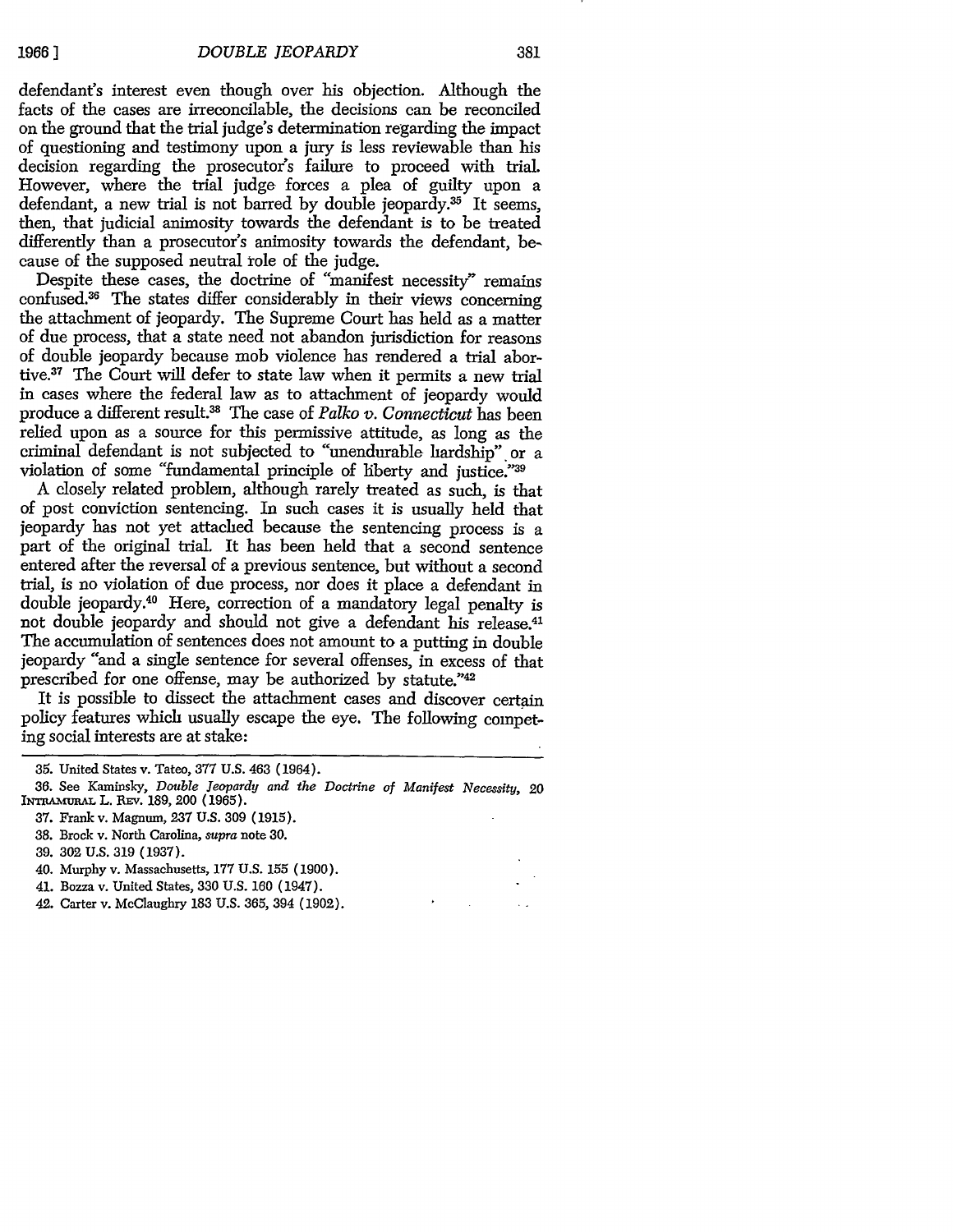1. The interest in permitting the prosecution to have full and complete opportunity to present all the evidence that the state has available, and in preventing an accused from going free solely by virtue of the operation of the double jeopardy clause, regardless of the merits of the case.

2. The interest in preventing the prosecution from harassing a defendant with repeated trials, any of which may be terminated at the whim of the prosecution. Two considerations are:

- (a) the moral impropriety of permitting the state a second chance to prosecute an accused, and
- (b) the practical effect of forcing the prosecution to prepare its best case before beginning suit.

3. The interest in preventing an extraneous event, not connected with the merits of a case, from interfering with the prosecuting of a criminal matter (the justification for the exceptions to attachment of jeopardy).

A more realistic and workable distinction in this area would be between extrinsic and intrinsic factors in the presentation of a case which prevent the case from being carried to its normal conclusion. Using this formula, when a case is halted by an event not caused by the defense or the prosecution it should be retried. In those cases where the intervening event is caused by the prosecution, and policy requires the single presentation of the prosecution's case, it can be determined as a factual matter whether the prosecution had a reasonable opportunity to present the state's best case. If the intervening factor is caused by the defendant, he should not be heard to object. This suggestion could help eliminate the arbitrary character of this branch of law.

#### **III. DESIRABILITY OF A UNIFORM NATIONAL POLICY**

Another aspect of federal double jeopardy law which deserves discussion is the social desirability of a nationally uniform or a federally disparate system of double jeopardy. This involves some of the most sensitive recent developments in the double jeopardy area. However, when seen as a matter of the need for a uniform national policy, much of the controversy which has raged over these cases dwindles into insignificance. One of the fundamental questions raised is whether federal double jeopardy principles bind the states through the due process clause of the fifth amendment.

*Barron v. Baltimore43* first indicated that the fifth amendment was largely a federal concern and not a limitation upon state criminal

<sup>43.</sup> **32 U.S. (7** Pet.) 242 **(1833).**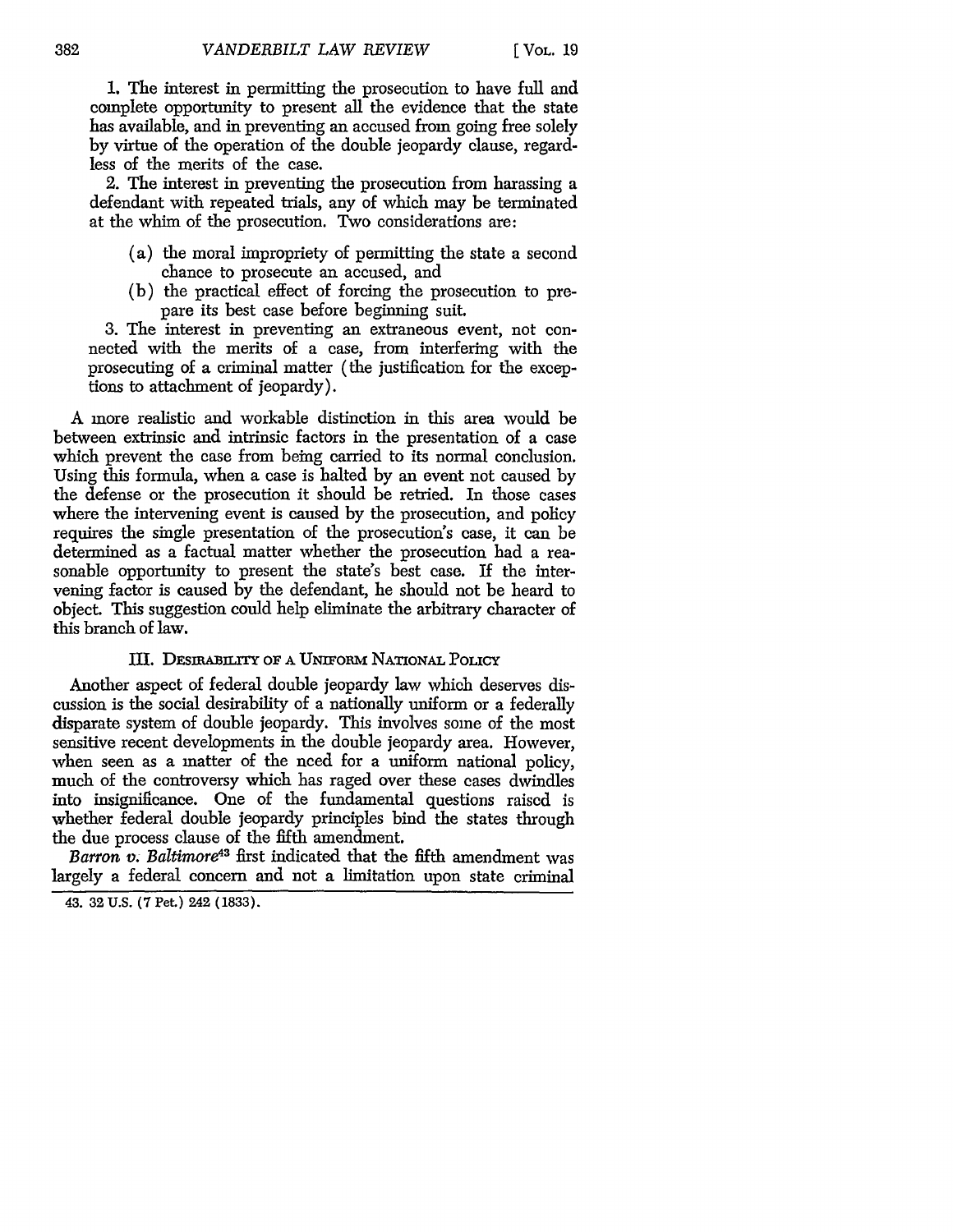proceedings. When the fourteenth amendment's due process clause was later substituted for this purpose, it became apparent that the fifth amendment still did not apply to the states.<sup>44</sup> Some earlier cases had indicated the contrary,<sup>45</sup> but in 1847, it was held specifically that the double jeopardy provision did not act as a limitation upon the use of state power. $^{46}$  This is still the present rule although considerable criticism has recently developed.47

Until 1900, the door was still open to the possibility of imposing some standards for double jeopardy on the states as an aspect of due process. In that year the Supreme Court hinted that states might have varying standards, but until 1937 the Court always avoided the question whether double jeopardy was protected by the fourteenth amendment.48 In 1902 the Court refused to pass on the issue when it was squarely presented.<sup>49</sup> By 1915 it seemed clear that "the state may conduct successive criminal trials for the same offense" if there was no showing "that the accused has been subjected to unendurable hardships, or violations of fundamental principles of liberty and justice."50 But the basis of this case was narrow, for the Court held that to rule otherwise would "impair the power of the states to repress and punish crime" in a situation in which mob violence had erupted at the first trial. Before the First World War the Supreme Court was willing to review state criminal trials only to the extent necessary to find that the state court had properly exercised its jurisdiction.<sup>51</sup>

States were allowed to weaken the protection against self-incrimination<sup>52</sup> and to alter the common law trial by jury,<sup>53</sup> even though the

46. Fox v. Ohio, 46 U.S. (5 How.) 410 (1847).

47. Justices Black and Douglas hold that the federal double jeopardy clause sets the standard for state criminal proceedings, either directly through the fifth amendment, or indirectly through the fourteenth. Black with Douglas dissented in Ciucci v. Illinois, 356 U.S. 571 (1958); Douglas dissented with Black in Hoag v. New Jersey, 356 U.S. 464 (1958); and Black dissented in Brock v. North Carolina, supra note 30. Black's dissent in Abbate v. United States, 359 U.S. 187 (1959), shows his reliance on the negative historical inference from Partridge's proposed amendment to the original double jeopardy clause, mentioned above.

48. Graham v. West Virginia, 224 U.S. 616 (1912); Brantley v. Georgia, 217 U.S. 284 (1910); Keerl v. Montana, 213 U.S. 135 (1909); Shoerer v. Pennsylvania, 207 U.S. 188 (1907); McDonald v. Massachusetts, 180 U.S. 311 **(1901);** Murphy v. Massachusetts, 177 U.S. 155 (1900); Hawker v. New York, 170 **U.S** 189 (1898); Moore v. Missouri, 159 U.S. 673 (1895).

49. Dreyer v. Illinois, 187 U.S. 71 (1902), refused to pass upon the effect of the fourteenth amendment upon double jeopardy, "upon which question we need not now express an opinion.'

- 51. MASON & BEANEY, AMERICAN CONSTITUTIONAL LAW 521 (2d ed. 1959).
- **52.** Twining v. New Jersey, 211 **U.S. 78 (1908).**
- **53.** Maxwell v. Dow, **176 U.S. 581 (1900).**

<sup>44.</sup> Hurtado v. California, 110 U.S. 516 (1884).

<sup>45.</sup> See State v. Moor, 1 Miss. 134 (1823); *accord* Phillips v. McCauley, 92 F.2d 790 (1937).

**<sup>50.</sup>** Frank v. Magnum, *supra* note **37.**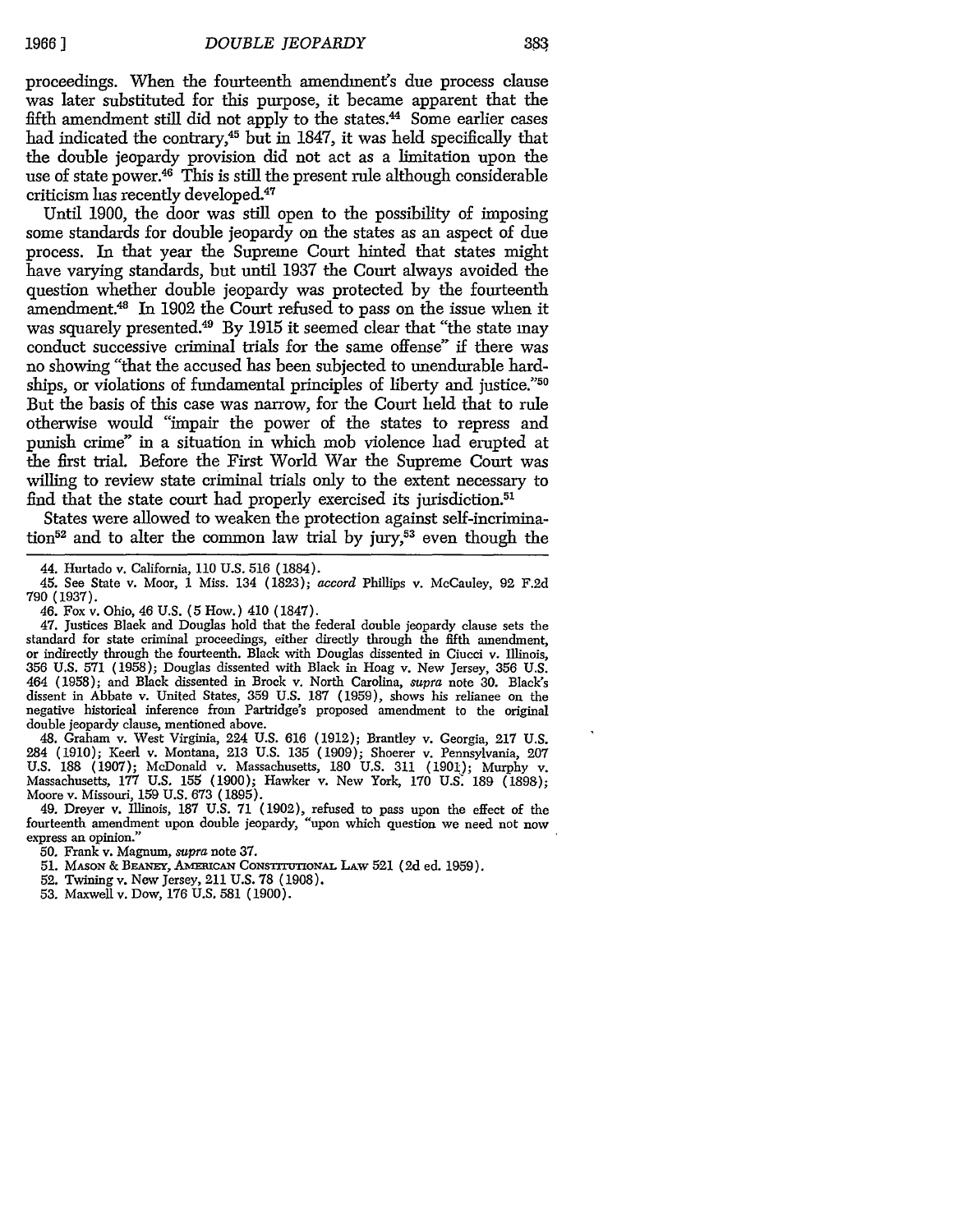Court had long since agreed that the fourteenth amendment included certain of the first amendment freedoms. In 1937, the Supreme Court, through Mr. Justice Cardozo, reaffirmed its previous assertions that the entire Bill of Rights was not incorporated into the fourteenth amendment. The decision in *Palko v. Connecticut54* attempted to justify a selective incorporation and had special reference to double jeopardy.

In *Palko* a Connecticut statute had permitted the prosecution to appeal from the adverse rulings of the state's criminal courts, a practice not permitted in the federal system. Palko, after having been convicted of murder in the second degree and given a life sentence, was retried after a successful state appeal. He was convicted of first degree murder in the second trial and sentenced to death. Palko appealed, claiming that he had been placed twice in jeopardy.

The United States Supreme Court held that the kind of jeopardy to which Connecticut had subjected the defendant "would have to create a hardship so acute and shocking as to be unendurable, and as to violate those fundamental principles of ordered liberty which lie at the base of all our civil and political institutions."55 In reaching this result the Court placed double jeopardy, as well as most other protections accorded criminal defendants, on a different constitutional plane from certain more fundamental freedoms taken over from the earlier articles of the Bill of Rights.

In effect, each federal court must measure each claim of double jeopardy arising out of state courts to see whether it violates fundamental principles of liberty and justice. The answer in the *Palko* case was "no" because the state was not attempting to wear down the defendant by a multitude of cases, but asking only "that the case against him shall go on until there shall be a trial free from substantial legal error."56

It should be pointed out that in no case has the Supreme Court found a due process defect in successive state criminal prosecutions for a single offense. One may ask whether the Court has not ignored a good many other aspects of double jeopardy policy by employing a low standard. Mr. Justice Black has said that he fears "to see the consequences of the Court's practice of substituting its own concepts of decency and fundamental justice for the language of the Bill of Rights."<sup>57</sup> So far as double jeopardy is concerned, Black's fears are groundless. The Court has imposed such a high degree of self-restraint that many state variations in double jeopardy policy are permitted. The *Palko* ruling has meant a multiplicity of solutions to the prob-

<sup>54. 302</sup> U.S. 319 (1937).

<sup>55.</sup> *Id.* at 328.

<sup>56.</sup> Sapir v. United States, 348 U.S. 373 (1955) (by implication).

<sup>57.</sup> Adamson v. California, 332 U.S. 46 (1947) (dissenting opinion).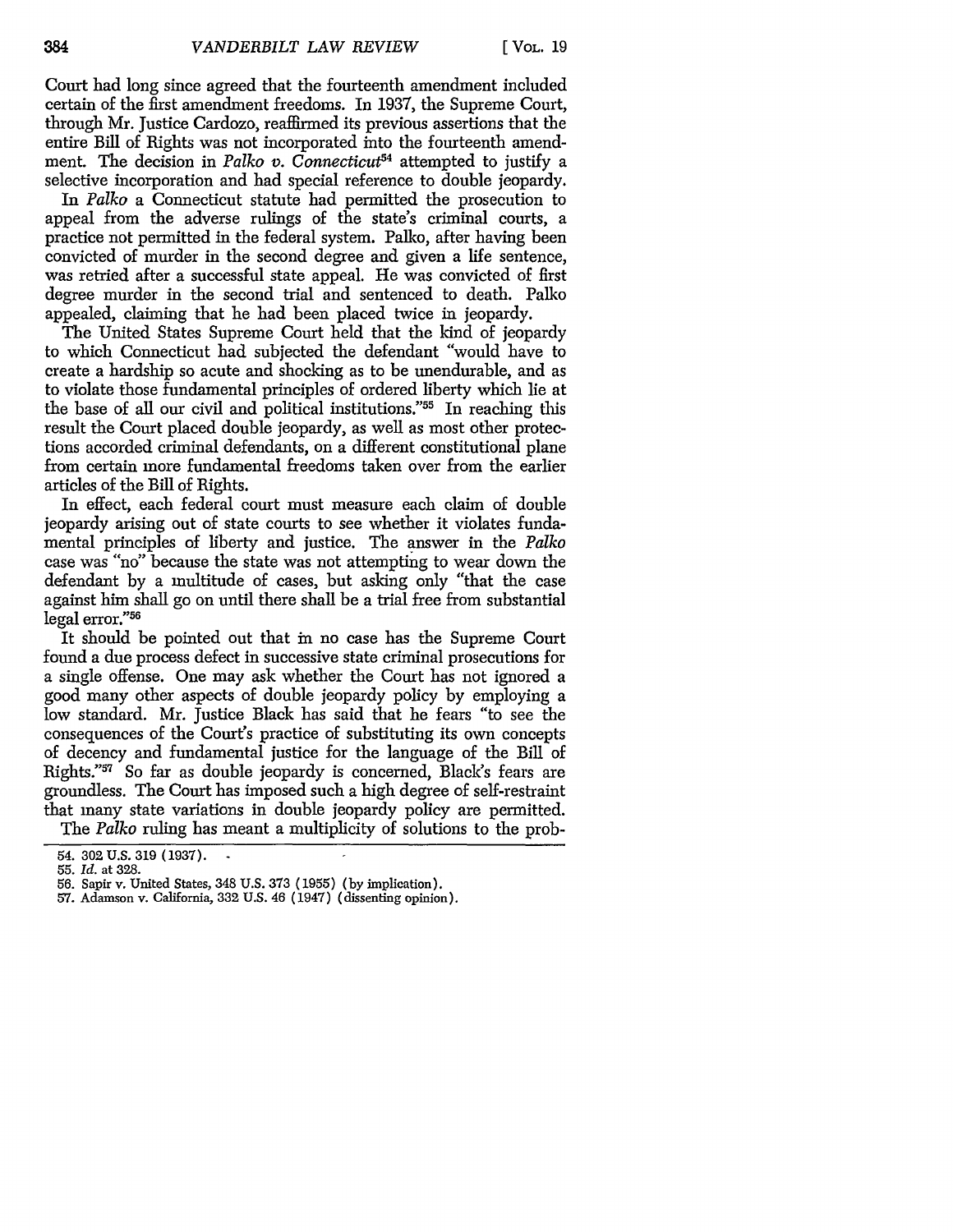lems of double jeopardy and, by later interpretations, prevented the setting of national minimum standards of double jeopardy. Uniformity of American double jeopardy law was made impossible. By withdrawing federal power in the double jeopardy area the *Palko* decision runs counter to a general trend toward greater Supreme Court concern with defendant's rights, for "the enhancement of the relative importance of the federal government in many aspects of criminal law administration is one of the most significant developments in the recent history of criminal justice in America."58

The *Palko* decision still represents the basic dividing line between the states and the federal government in the double jeopardy area, and there are prospects of its being overruled. The decision was employed as authority in a case in which the defendant claimed that the prosecution had sought a new trial after a mistrial had been obtained, even though the prosecution had supposedly known that the grounds for the mistrial had been present.59 The *Palko* case was relied upon because of a supposed factual similarity, so it is not entirely clear that dissimilar factual situations will be treated in the same fashion. However, Mr. Justice Frankfurter, concurring in the majority decision, did say that

[A] state falls short of its obligation when it callously subjects an individual to successive retrials on a charge on which he has been acquitted or prevents a trial from proceeding to a termination in favor of the accused merely in order to allow a prosecutor who has been incompetent or casual or ineffective to see if he cannot do better a second time.60

As it is, a sufficiently flagrant example of harassment might result in application of the fourteenth amendment.

What are the states permitted to do under the *Palko* rule? If a statute permits, the state may appeal in case of error since "this merely places the state in a position of equality with the defendant."61 This is true even though the common law did not permit appeals by the state,<sup>62</sup> and even though the federal government may not have this privilege.63 But a state may not appeal from an acquittal and obtain a new trial in the absence of a statute, even though a defendant may be retried after obtaining a reversal of a conviction following his own

- 61. Palko v. Connecticut, 302 U.S. 319 (1937).
- 62. United States v. Rosenwasser, 145 F.2d 1015 (9th Cir. 1944).

63. Kepper v. United States, 195 U.S. **100** (1904), *overruling in part* United States v. Sanges, 144 U.S. 310 (1892). See United States v. Janitz, 161 F.2d 19 (3d Cir. 1947), which seems to prefer the *Sanges* dicta.

<sup>58.</sup> Allen, *The Supreme Court of the United States, Federalism and State Systems of Criminal Justice,* 8 DEPAUL L. REV. 213 (1958).

<sup>59.</sup> Brock v. North Carolina, *supra* note 30.

<sup>60.</sup> *Id.* at 499.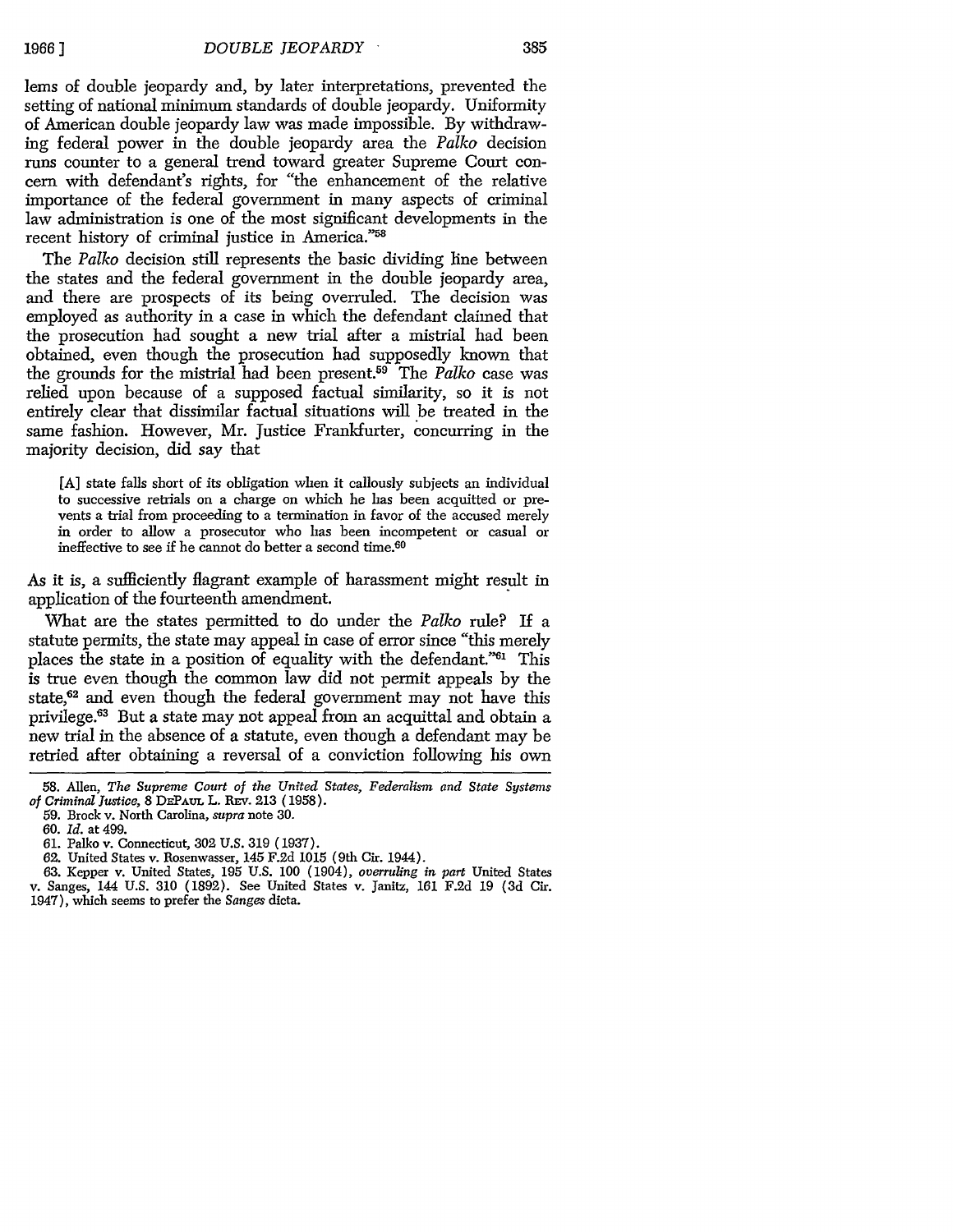**[** VOL. **19**

appeal. $64$  It is settled law that there is no denial of due process when a defendant has a conviction set aside and is later retried for the same offense.<sup>65</sup>

A recent case involved the failure of an execution pursuant to a death penalty. The subsequent issuance of a new death warrant was held by the Supreme Court to be no infringement of double jeopardy.

We see no difference from a constitutional point of view between a new trial for error of law at the instance of the state that results in a death sentence instead of imprisonment for life and an execution that follows a failure of equipment.<sup>66</sup>

The reference to the Palko fact situation is really quite strained, unless the holding is taken to mean that only the most heinous transgression of a state prosecutor will be questioned in federal court.

Another case of this type held that a reversal by the Supreme Court of a criminal conviction should be treated in the same way as a reversal of a state court on appeal, and not to serve as a bar to a new trial by the state.<sup>67</sup> Similarly, the discharge of a jury after a failure to agree upon a verdict does not bar the state from beginning a new trial, even in the light of due process requirements.<sup>68</sup>

The Supreme Court has rarely felt hard-pressed to approve a state's version of double jeopardy. Some recent cases have involved such striking state double jeopardy policies that some members of the Court have paused for careful reflection. At times, there are signs that a broader reconsideration may be possible.

In the *Hoag69* case, the State of New Jersey indulged in the use of multiple prosecutions with only slight variations in the offense formulas for the purpose of obtaining multiple convictions. The Supreme Court, in rendering a decision favorable to the state, apparently felt that the desirability of leaving the states free to administer their own criminal policies was not outweighed by the unusual severity of the state's policy of double jeopardy. Specifically, the Court held that the fourteenth amendment does not forbid a state from prosecuting separate criminal offenses at separate trials, even though the offenses may arise out of the "same criminal transaction," but the determination of deprivation of due process must be "picked out in the facts and circumstances of each case."70 The fourteenth amendment does not necessarily prevent a state from allowing different offenses

<sup>64.</sup> United States v. Ball, 163 U.S. 662 (1896).

<sup>65.</sup> Murphy v. Massachusetts, 177 U.S. 155 (1900).

<sup>66.</sup> Lousiana ex rel. Francis v. Resweber, 329 U.S. 459, 463 (1947).

<sup>67.</sup> Hill v. Texas, 316 U.S. 400 (1942).

<sup>&#</sup>x27;68. Keerl v. Montana, 213 U.S. 135 (1909).

<sup>169.</sup> Hoag v. New Jersey, 356 U.S. 464 (1958).

<sup>70.</sup> *Id.* at 466-67.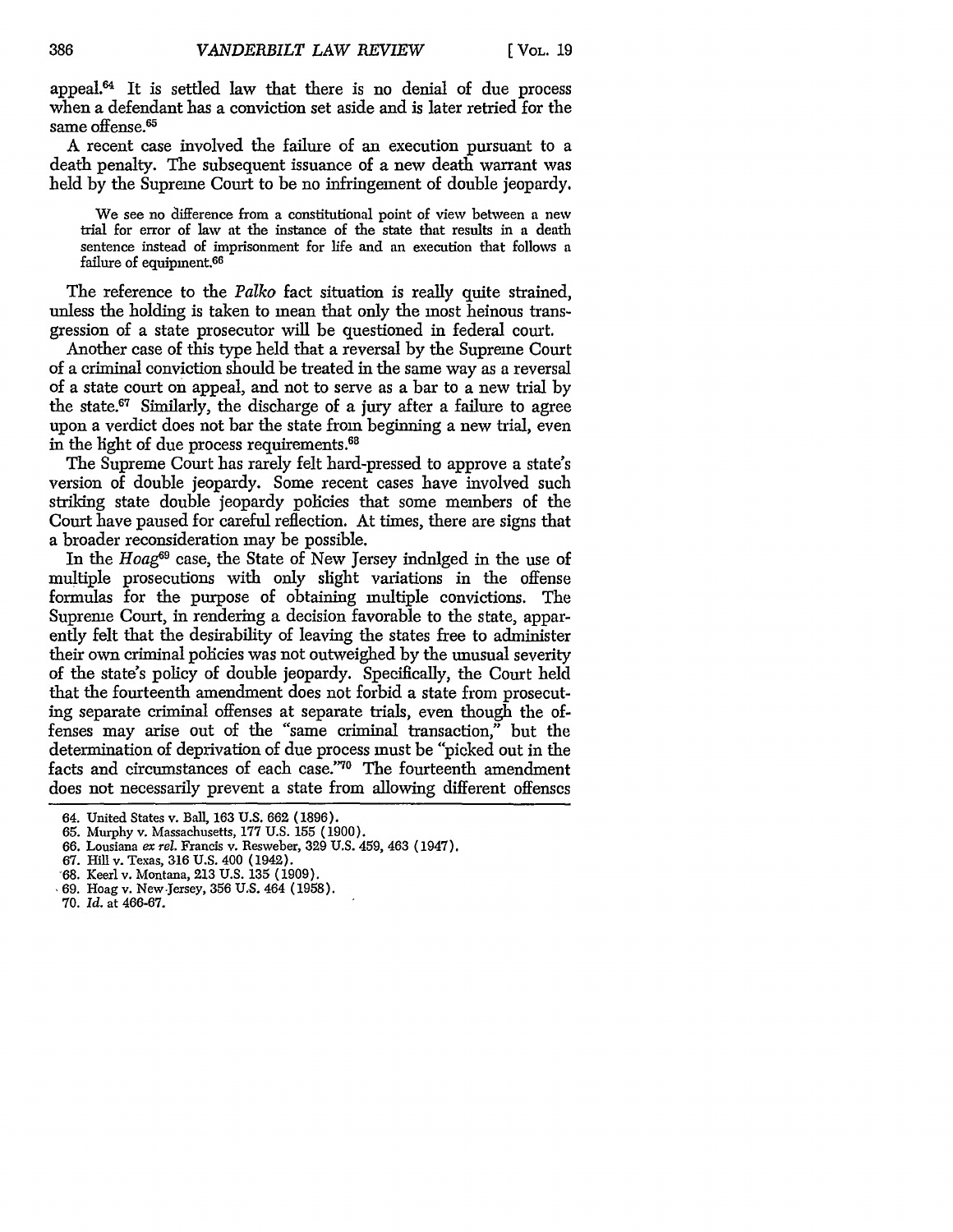which are phases of the same act or transgression to be prosecuted in separate actions.<br>Another question considered in Hoag was whether the doctrine of

"collateral estoppel" applied to these multiple trials. This doctrine, which normally is restricted to civil trials, requires that the determination of a question of fact essential to the judgment of a previous trial should be conclusive in a subsequent trial involving the same parties and the same facts. The Court indicated that the rule might be applicable, but expressed grave doubts as to whether it is a constitutional requirement.71 The broader civil doctrine of res judicata has not yet been tested by the Court for its constitutional nature, nor has its application to criminal actions been required as a matter of fundamental fairness.<sup>72</sup> If the Court were to overturn the state's decision in the *Hoag* case, it would have to supply an alternative rule, but since no clear federal rule has emerged to solve questions of overlapping offense categories, no alternative is available. Neither res judicata nor collateral estoppel, being civil doctrines, can serve as adequate replacements of double jeopardy.<sup>73</sup>

In *Ciucci v. Illinois,"4* a companion case to *Hoag,* the Court held that multiple state prosecutions for four murders occurring simultaneously  $\overline{\text{}}$  identical offenses which had been charged in four separate indictments) did not violate the requirements of due process. At each trial the prosecution had introduced evidence of all four deaths. After obtaining two convictions and two jail sentences, the prosecu-

72. Justice Holmes concluded that, even absent double jeopardy, res judicata was applicable in criminal as well as in civil cases, United States v. Oppenheimer, 242 U.S. 85, 87 (1916). The existence of the double jeopardy provision of the fifth amendment does not exclude the use of res judicata. See Fall v. United States, 49 F.2d 506, 511 (D.C. Cir.), *cert. denied,* 283 U.S. 867 (1931). This does not mean, however, that res judicata will be required of the states as part of the due process clause. See Mutual Beneficial Life Ins. Co. v. Tisdale, 91 U.S. 238 (1876), which scems to indicate that it could be a due process requir

73. It seems to this writer that the doctrines drawn from civil procedure should be inapplicable because of the difference of the burden of proof in criminal and civil cases. There is no "reasonable doubt" doctrine in civil law. See Murray & Sorenson, Inc. v. United States, 207 F.2d 119 (1st Cir. 1953).

74. 356 U.S. 571 (1958).

<sup>71.</sup> *Id.* at 471. The Court said that "despite its wide employment we entertain grave doubts whether collateral estoppel can be regarded as a constitutional requirement [because] certainly this Court has never so held." Mr. Justice Warren said that the civil concept ought to apply: "The first jury's verdict of acquittal is merely an illusion of justice if its legal significance is not a dctermination that there was at least<br>a reasonable doubt whether petitioner estoppel should not apply to criminal cases: "The doctrine of collateral estoppel may not provide adequate protection" in practice, and "furthermore, the protection of an essentially procedural concept such as collateral estoppel . . . is less substantial than the constitutional protection of the Double Jeopardy Clause." Abbate v. United States, 359 U.S. 187, 200 (1959).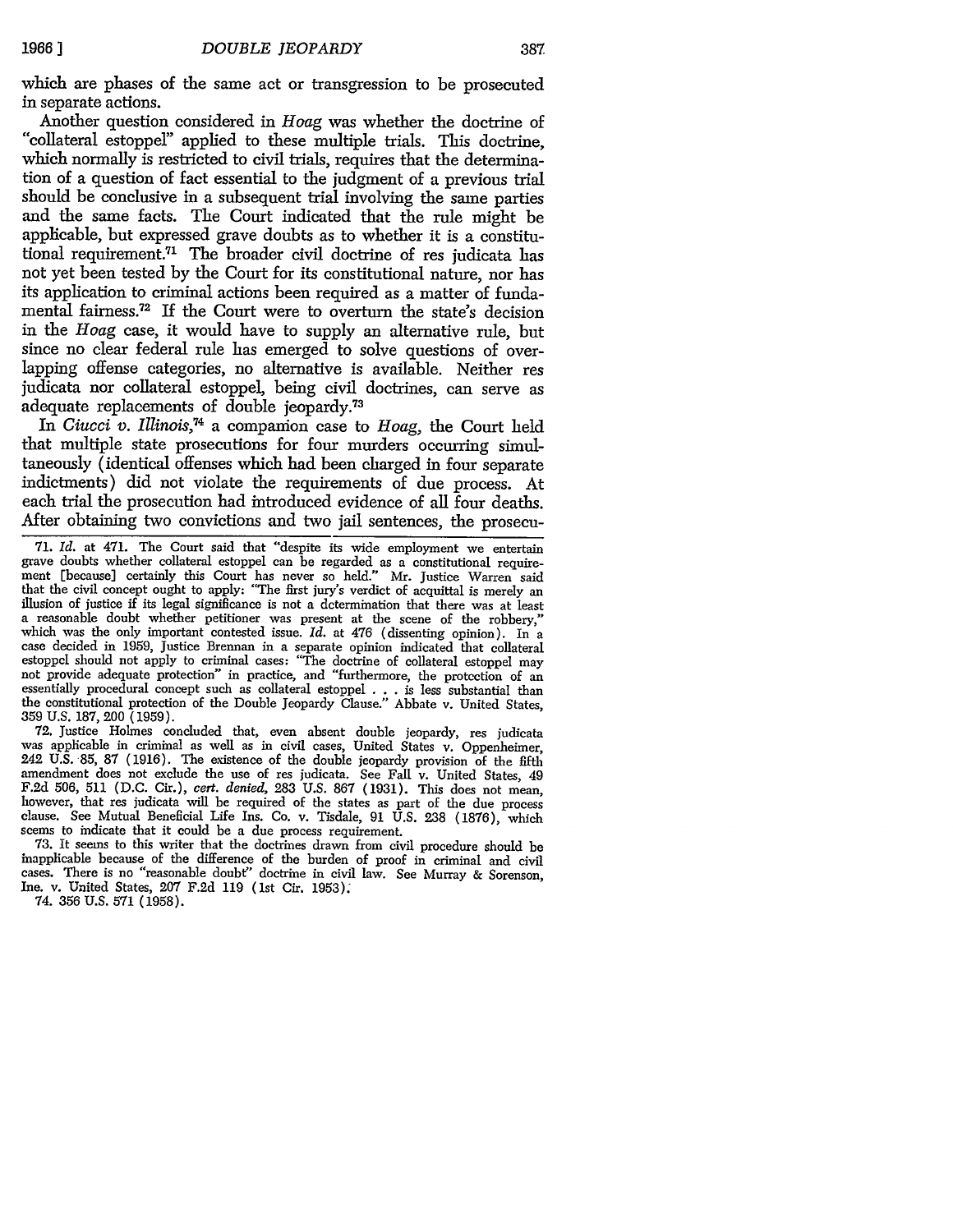tion succeeded in obtaining a death sentence. This maneuver was sustained by the Court in a per curiam opinion which relied upon the logic of the *Hoag* case, declaring that the state is entitled constitutionally to prosecute individual offenses at separate trials, and to utilize all relevant evidence even if employed at a previous trial. If there were no showing of "fundamental unfairness" in the state's procedure, due process would not be deemed violated.

Mr. Justice Douglas, one of four justices dissenting, stated that the prosecution had assured a death sentence by using multiple trials, resulting in an oppressive policy of criminal prosecution. Once again, the Court was faced with a case in which no federal standard was available to replace that of the state. Once again, the Supreme Court deferred to state double jeopardy policy.

Some have explained the *Hoag* result as an attempt by the Supreme Court to create a lenient rule for state prosecutions to counterbalance the state's inability to appeal criminal cases.75 But more fundamental policies are at stake. The important difference between *Hoag* and *Palko,* which is ignored by the Supreme Court, is that the former involves the prosecutor's discretion solely, while the latter involves the deliberate choice of a state legislature to permit criminal appeals. In both cases the Supreme Court failed to impose federal double jeopardy through the due process clause. The fears of Mr. Justice Black have not been realized, for the Court has not substituted its version of concepts of decency and fundamental fairness for the language of the Bill of Rights. Instead, it has failed to act in the double jeopardy area, failed to impose its standards, because it has not yet decided what those standards should be.

The selective incorporation approach of the *Palko* case has the merit of permitting a pragmatic case by case testing of each claim of federal double jeopardy raised in a state court. As a practical matter, though, it has led to a deference to the judgments of state courts and to the actions of state prosecutors as well as to the policies of state legislatures. Once the federal double jeopardy law is itself clarified there may be a reconsideration of the requirements which federal double jeopardy imposes upon the states.

#### IV. CONFLICT BETWEEN JURISDICTIONAL LINES

The next problem area to be considered is that of the conflict of jurisdictional lines. On one level, this issue concerns the delicate interrelationship between the jurisdiction of state and federal governments. On another level, the lines drawn between the civil and

**<sup>75.</sup>** Mayers **&** Yarbrough, *Bis Vexari: New Trials and Successive Prosecutions, 74* **HARv.** L. **REv. 1, 37 (1960).**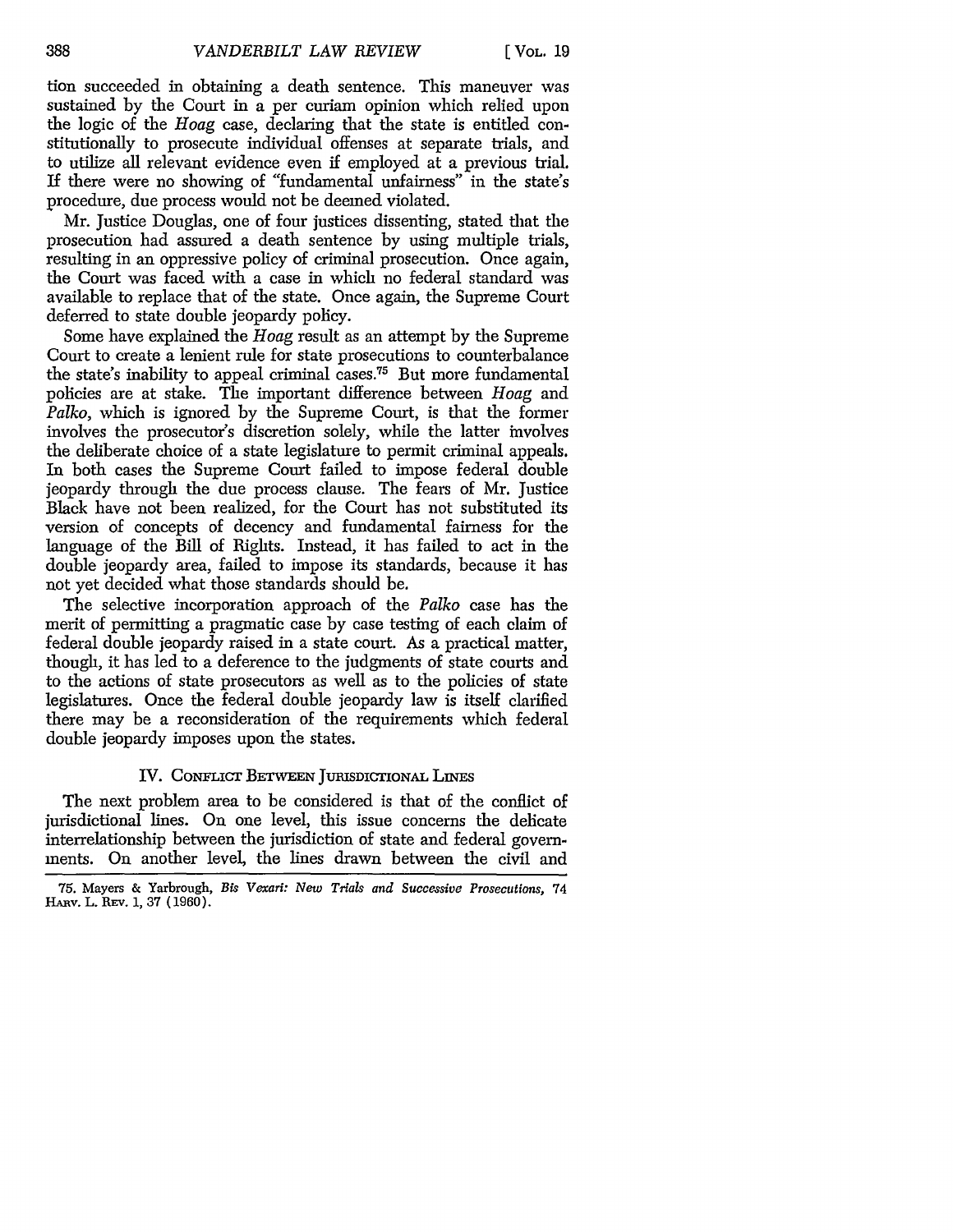military areas and the civil and criminal areas deserve attention. It is helpful to treat these problems in the same way because the courts have tended to evolve similar legal rules with respect to them. The policy issue involved is the significance to be accorded traditional jurisdictional distinctions for the purposes of double jeopardy. The cases which fall into this category pose the question: "Is the line drawn between this and that zone so significant that it should permit a man to be incriminated more than once for the commission of a single reprehensible act?"

The problem has been a recurrent one. In one early case a dispute arose concerning jurisdiction over an American who had shot another American in Canada, with death occurring in the United States. The double jeopardy question was never litigated as such because the Canadian officials dropped their demands for extradition once the Michigan courts had agreed to hear the case.76

The problem of double jeopardy in international law is often avoided by the use of treaties waiving American claims of jurisdiction.77 The Supreme Court held, as early as 1820, that a criminal prosecution in the courts of another nation would bar prosecution in the United States federal courts.78 Since at least the year 1662, England has followed the same rule.<sup>79</sup> The jurisdictional boundaries between nation states have not been given legal significance sufficient to permit double prosecution. It does not matter that several nations have the ability to try a particular defendant. American courts will not try him if he has been tried by courts of another nation. One may ask: "If American courts can trust foreign courts, is it too much to expect them to trust each other?"80

Similar situations frequently arise in conflicts between the states of the federal union. In discussing the effect of the concurrent jurisdiction of Washington and Oregon over the Columbia River, the Supreme Court said that "the one first acquiring jurisdiction of the person may prosecute the offense, and its judgment is a finality in both states, so that one convicted or acquitted in the courts of one state cannot be prosecuted for the same offense in the courts of the other."81 Thus,

80. Franck, *An International Lawyer Looks at the Bartkus Rule,* 34 N.Y.U.L. **REv.** 1096, 1103 (1959).

8]. Nielsen v. Oregon, 212 U.S. 315, 320 (1909).

<sup>76.</sup> Tyler v. People, 8 Mich. 320 (1860).

**<sup>77.</sup>** See Harvard Research in International Law, *Jurisdiction with Respect to Crime,* 29 AM. J. INT<sup>7</sup>l L. 435 (Supp. 1935), Article 13 provides:<br>"In exercising jurisdiction under this Convention, no State shall prosecute or punish

an alien after it is proved that the alien has been prosecuted in another State for a crime requiring proof of substantially the same acts or omissions. . . ." But see Rocha v. United States, 288 F.2d 245 (9th Cir. 1961).

<sup>78.</sup> United States v. Furlong, 18 U.S. (5 Wheat.) 184 (1820).

<sup>79.</sup> R. V. Thomas, **I** Sid. 179, 1 Lev. 118 (1662).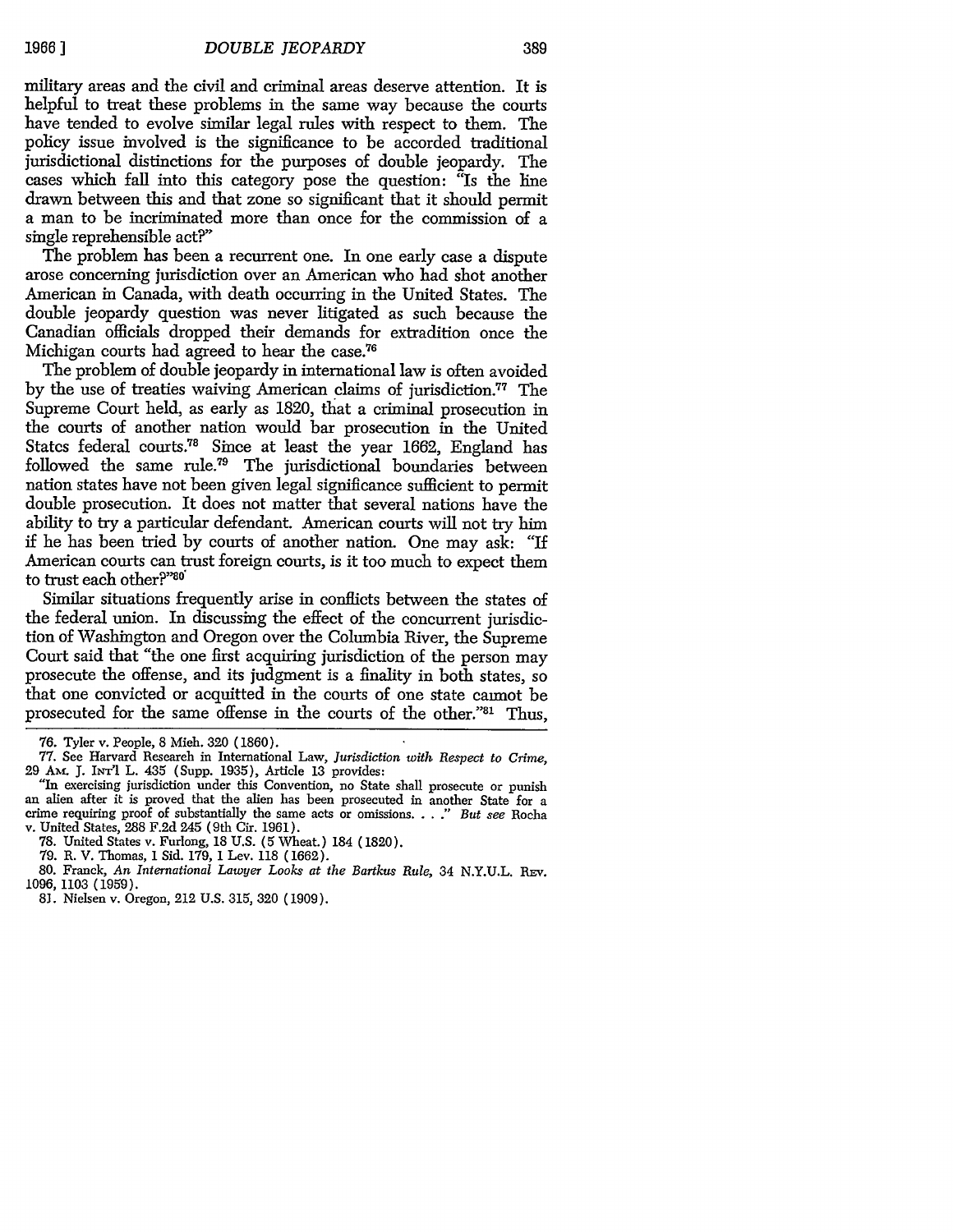**[** VOL. **19**

as a matter of federal policy, duplicating prosecutions are eliminated and the criminal defendant protected.

In like fashion, the question of federal jurisdiction over crimes committed on the Great Lakes raises double jeopardy problems of a jurisdictional nature. In a recent case, the court indicated that federal jurisdiction had been extended over the Great Lakes regardless of state jurisdiction and exists even if a state has already prosecuted the offender. But when a crime is committed on a tributary of the Great Lakes, the federal court will have jurisdiction only when a state court does not claim it. Federal criminal jurisdiction seems to depend on the statutes and location of the vessel. Federal admirality law would be applied to vessels plying the Great Lakes, as on the "high seas."82

The most famous and most important jurisdictional line is that drawn between state and federal criminal law by the case of *United States v. Lanza.83* This case held that persons illegally transporting liquor in violation of a state and federal prohibition law may be prosecuted separately by each authority for violating the law of each. The case treated the question of the constitutionality of a federal prosecution following a completed state prosecution, but on grounds so broad as to include the reverse situation. It was ruled that two separate sovereignties which derive their power from separate sources each have the power to punish the same criminal activity. Each could deal with the same subject matter without interference from the other because each should determine what conduct offends its own peace and dignity.

The double jeopardy clause was held inapplicable since it only restricted federal prosecutions. There had been only one prosecution for the violation of the laws incident to its sovereignty. Similarly, the state double jeopardy provision referred only to the state prosecution. The decision had the effect of placing the significance of the federalstate relationship on a higher plane than the interest against double prosecutions.

Dean Roscoe Pound has criticized the *Lanza* rule because it is "an easy way for prosecutors to make a record for convictions with a minimum of effort."<sup>84</sup> Professor J. A. C. Grant has led the scholarly attack on the decision. Professor Grant maintains that the *Lanza* case is clearly incorrect on historical grounds, wrong in its interpretation of the English and American case law, wrong because of its

<sup>82.</sup> Hoopengarner v. United States, 270 F.2d 465 (6th Cir. 1959). This was based on United States v. Rodgers, 150 U.S. 249 (1893), except that in *Rodgers* the offense occured on the Canadian side of the Detroit River.

<sup>83.</sup> **260** U.S. 377 (1922).

<sup>84.</sup> Pound, *Cooperation in Enforcement of Law,* 17 A.B.A.J. 9, 14 (1931).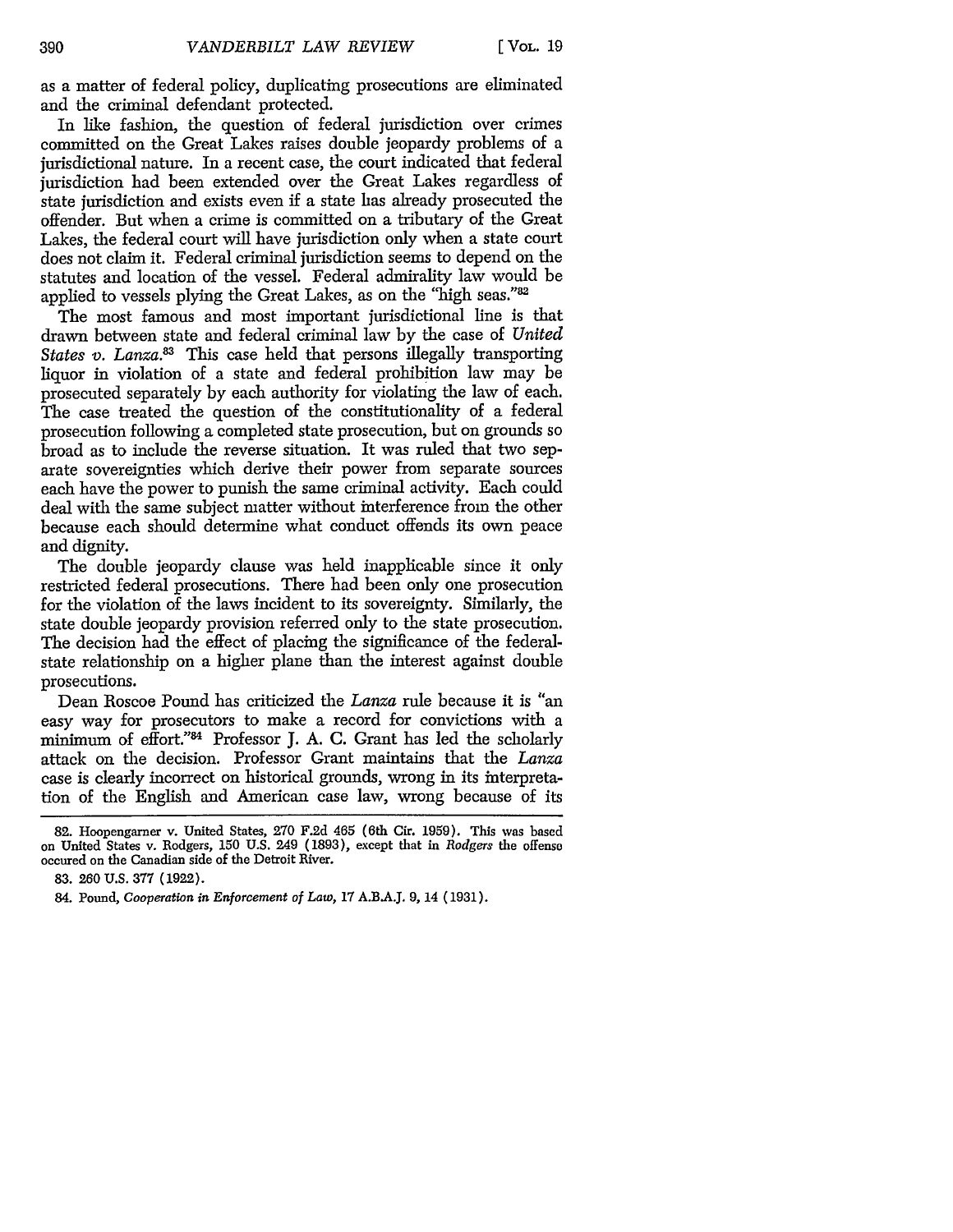inherent contradictions, and wrong on policy grounds. 85 Grant points out that extension of the rule has led to the possibility of triple trials for the same conduct-by the federal government, by the state, and by the municipality.<sup>86</sup>

The *Lanza* rule has been consistently followed in the few cases in which it has been tested.<sup>87</sup> Recently, the federal preemption doctrine of the *Nelson* case<sup>88</sup> cast slight doubt upon its viability. The Court in the *Nelson* case took pains to distinguish *Lanza* in its holding that the Smith Act superseded the enforceability of a state act proscribing conduct aiding the forcible overthrow of the government. This area of criminal conduct was reserved to the control of the federal government as an area of national concern, the federal government having preempted the field by the enactment of the Smith Act. The *Nelson* case was intended to be exceptional, as subsequent decisions have emphasized. Generally, federal and state criminal powers are considered as co-equal.

If there was any doubt created in the *Nelson* ruling, it was dispelled by the recent *Bartkus*<sup>89</sup> case which concerned a situation factually the reverse of the *Lanza* case. In this recent decision the defendant was convicted in a state prosecution which followed a prior federal acquittal, based on substantially the same offense and the same evidence. The Court held, by a five to four vote, that there was no double jeopardy bar to such a threat of double punishment. The decision was justified "in the name of federalism," asserting that it would be in derogation of the federal system to permit the reserved power of the states to be displaced by federal prosecution of minor federal offenses. The majority displays its motives, stating: "Some recent suggestions that the Constitution was in reality a deft device

85. Grant, *The Lanza Rule of Successive Prosecutions,* 32 CoLum. L. REv. 1309, 1317 (1932). As Grant points out, the Supreme Court had declared, at first, that passage of a national criminal act would necessarily render the state law unenforceable. See Houston v. Morre, **18** U.S. (5 Wheat.) 1 (1820). It would have been in accord with international law and the logic of previous decisions to have applied the double jeopardy principle in the Court's first case of successive state and federal prosecutions. But instead the Court created, in *United States v. Lanza,* the "novel doctrine that dual offenses arise merely from the existence of duplicate laws." Grant, *Successive Prosecutions by Stdte and Nation: Common Law and British Empire Comparisons,* 4 U.C.L.A. L. REV. 1, 4 (1956). Grant goes on to demonstrate that the inconsistency of this rule is based upon an incorrect and unjustifiable interpretation of the commou law and of the relevant cases in the United States. He points out, very skilfully, that Fox v. Ohio, 46 U.S. (5 How.) 410 (1847), upon which *Lanza* claims to be based, is completely misconstrued by the *Lanza* Court. Grant accuses the Solicitor General and the defense counsel of not having studied the history of the problem.

86. Grant, Penal Ordinances and the Guarantee Against Double Jeopardy, 25 GEO. L.J. 299 (1937).

87. Albrecht v. United States, **273** U.S. **1** (1927).

88. Pennsylvania v. Nelson, 350 U.S. 497 (1956).

89. Bartkus v. Illinois, 359 U.S. 121 (1959).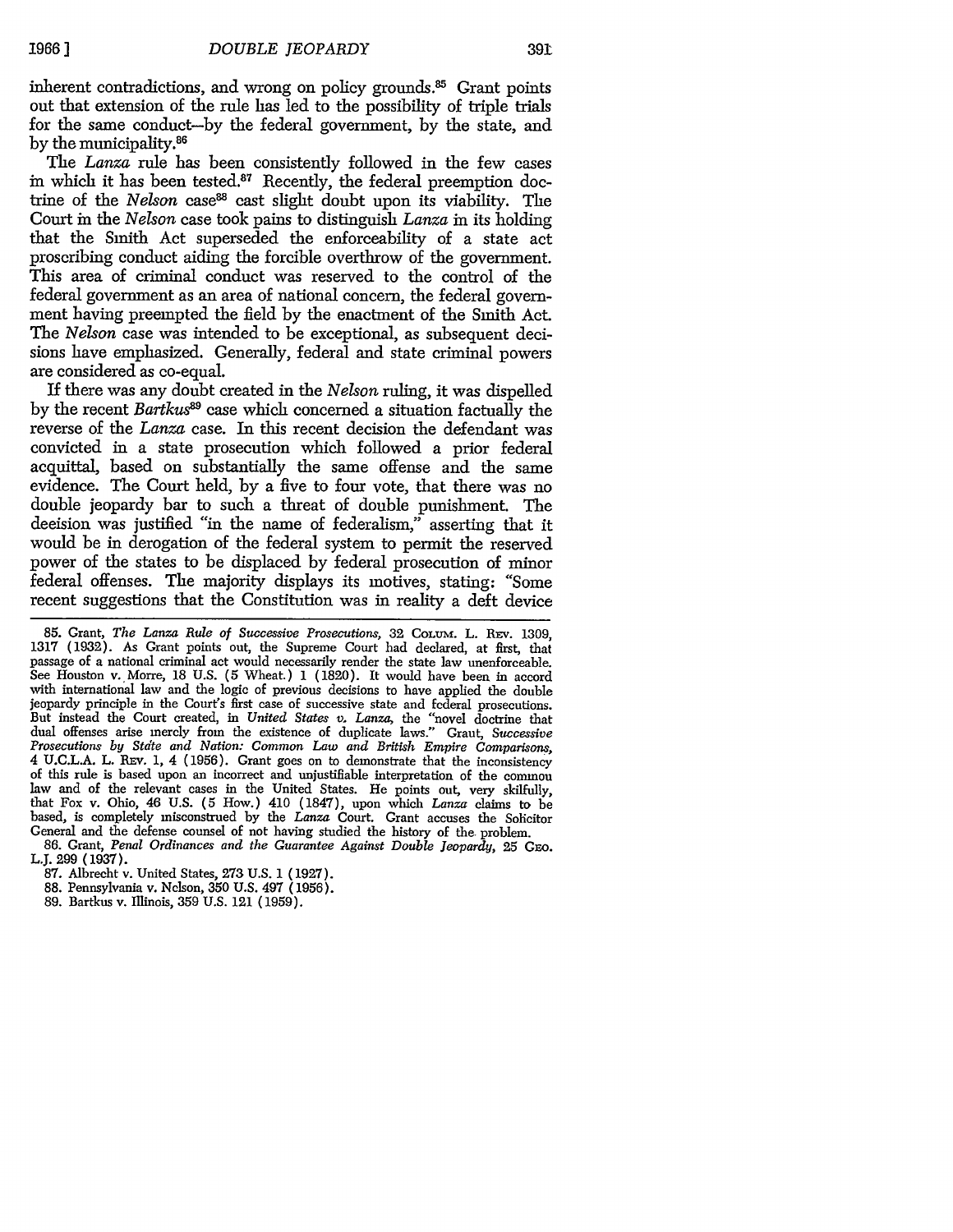for establishing a centralized government are . . . without factual justification,"<sup>90</sup> hinting that the fears raised by some writers of a possible extension of the *Nelson* rule could be laid to rest.

Criticism of this decision was outspoken. A leading English journal criticized the view of federalism espoused by the case on the ground that "Justice Franlfurter's opinion . . . seemed sometimes to view federalism as an end in itself, not as a means to a better life for individuals."91 In its practical impact, the decision opened the door to increased cooperation between federal and state prosecutors to the detriment of defendants. Some procedural devices have been suggested to avoid the possible harsh results.<sup>92</sup>

It seems evident that the majority in *Bartkus* did not have to decide as a matter of federalism that state and federal prosecutions for the same offense do not offend double jeopardy. The reserved powers of the state to determine its criminal laws are not threatened by the application of double jeopardy. The effective use of a double jeopardy plea would not nullify any state laws.

On the other hand, federal-state relations have been on a particularly difficult footing since the *Nelson* decision. The feelings of state officials are as important as the reality of the situation. In such a circumstance it is not surprising that concern with federalism would prevail over the right to plead double jeopardy. Mr. Justice Frankfurter was faced with a conflict between the fifth and tenth amendments and sensitively preferred the latter, an act of judicial statesmanship.

Mr. Justice Brennan, writing in *Abbate v. United States,93* a companion case to *Bartkus,* discerned the policy issues at stake. He thought that the danger of multiple prosecution was outweighed by the necessities of the federal system which would otherwise permit a defendant to get off lightly if the state or federal penalty were minor.<sup>94</sup> Whatever the merits of these arguments, it seems undesirable to reverse in the criminal area the achievements of *Erie v. Tompkins*<sup>95</sup> in the civil area. There is no federal common law for civil cases, neither should there be a preeminent federal criminal law. Double jeopardy must give way.

93. 359 U.S. 187 (1959).

94. *Id.* at 195.

<sup>90.</sup> *Id.* at 137.

**<sup>91.</sup>** *Conflicts in Court,* 1959 **THE ECONOMIST** 233. The article stresses the division between Frankfurter and Black; the former guided by respect for the political branches of government, the latter by individual rights.

<sup>92.</sup> Note, 45 **COaNELL** L.Q. 574, 579 (1960), proposes negotiation between sovereignties, preemptive exclusion, calculation of primary interests, and direct legislative action. None of these seem likely to take place in the foreseeable future **.**

<sup>95. 304</sup> U.S. 64 (1938).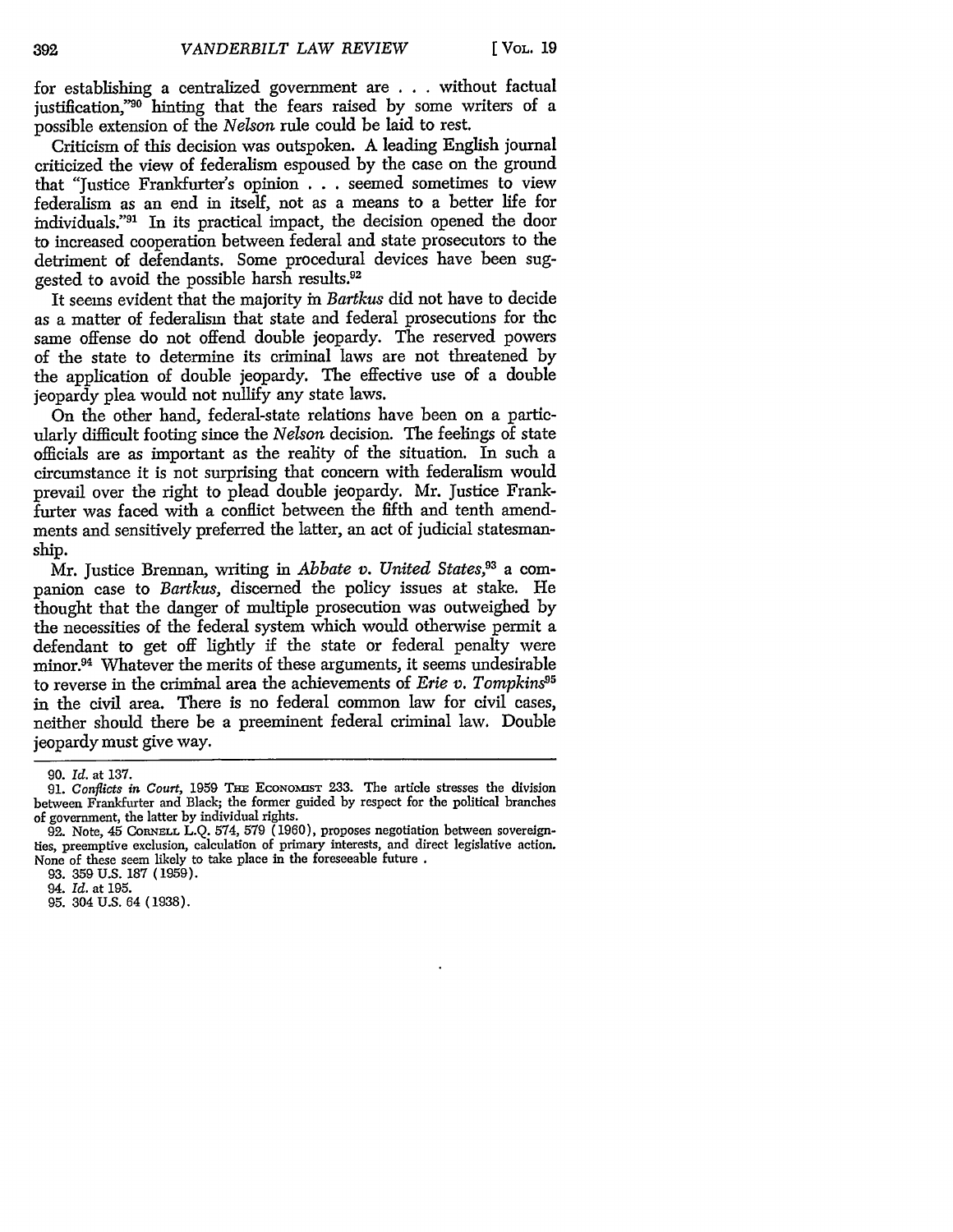The line between civil and criminal law is an important one in double jeopardy law. The federal cases are in conflict on the abstract question of whether a defendant's former acquittal or conviction of a criminal charge bars a civil action against him to recover a statutory penalty for the same course of conduct. The modem federal view is probably that a former acquittal or conviction will not bar a subsequent civil suit.96 The attempt to reconcile differing case results has been made in terms of a distinction based upon the nature of the penalty. The distinction rests on whether the penalty was intended to be criminal in nature.97

Under some circumstances, a civil action to recover taxes may amount to a criminal action because of the nature of the punishment.<sup>98</sup> The distinction can be made on the basis of the statutory exaction between the compensatory or punitive nature of the statute. In some cases neither the defense of double jeopardy nor the defense of res judicata will avail a defendant. This is true under the Federal False Claims Acts.<sup>99</sup>

A suit on behalf of the United States to recover treble damages under the Emergency Price Control Act of 1942100 was considered to be a civil action involving no double jeopardy.<sup>101</sup> Acquittal on a criminal charge is not a bar to a civil action by the government which is remedial in nature, arising out of the same facts on which the criminal proceedings were based.<sup>102</sup> Double jeopardy does not apply to drug misbranding proceedings.<sup>103</sup> A contumacious witness may be punished for contempt of the United States Senate for a refusal to testify after being subpoenaed, and separately indicted for a misdemeanor for each refusal.<sup>104</sup> Imposition of the civil sentence for the

97. Helvering v. Mitchell, *supra* note 96. United States v. Ben Grunstein & Sons, 127 F. Supp. 907 (D.N.J., 1955).

98. United States v. LaFranca, 282 U.S. 568 (1931).

99. United States *ex rel.* Ostrager v. New Orleans Chapter, Associated Gen. Contractors, Inc., 317 U.S. 562 (1943).

100. Emergency Price Control Act, 56 Stat. 33 (1942), as amended, 58 Stat. 640 (1944), as amended, 60 Stat. 676 (1946), as amended, 61 Stat. 619 (1947).

101. United States *ex rel.* Marcus v. Hess, *supra* note 96.

102. Stone v. United States, 167 U.S. 178 (1897).

103. United States v. 42 Jars . . . Bee Royale Capsules, 160 F. Supp. 818 (D.N.J. 1958).

104. *In re* Chapman, 166 U.S. 661 (1897). Doubt was cast upon the availability of a double jeopardy defense, on the peculiar ground that a prosecution through Congress' own process was not the same as statutory prosecution since each is committed "against different jurisdictions."

<sup>96.</sup> Rex Trailer Co. v. United States, 350 U.S. 148 (1956); United States *ex rel.* Marcus v. Hess, 317 U.S. 537 (1943); Helvering v. Mitchell, 303 U.S. 391 (1938). *Contra,* United States v. Ulrici, 102 U.S. **612** (1881); United States v. Gates, 25 Fed. Cas. 1263 (No. 15,191) (S.D.N.Y. 1845). This seems a tenuous distinction, at best, since it would imply that any money damages not related to actual damages caused are punitive; hence the proceeding is criminal.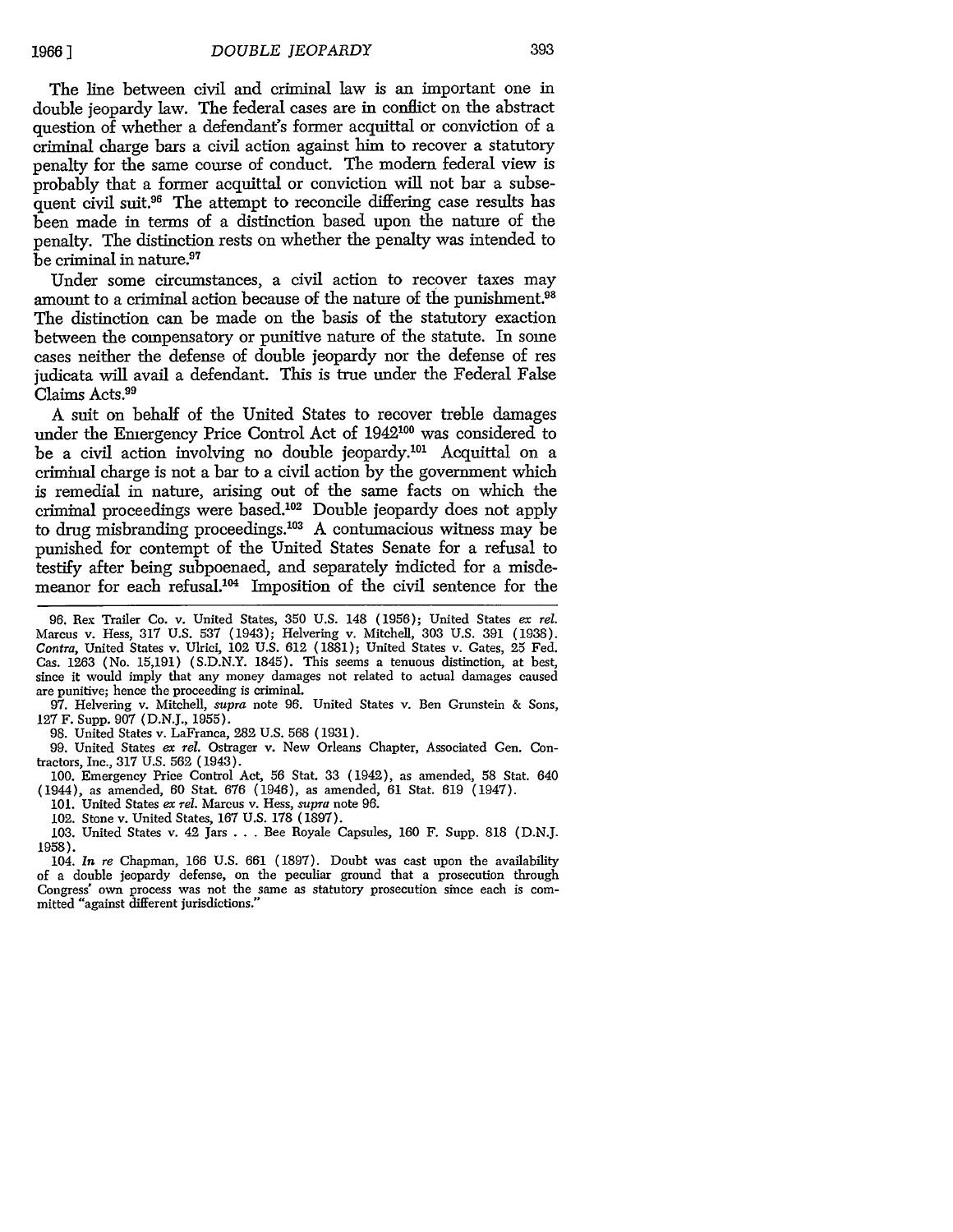refusal is no barrier to criminal punishment because *"the* civil and criminal sentences served distinct purposes, the one coercive, the other punitive and deterrent; that the same act may give rise to these distinct sanctions presents no double jeopardy problem."<sup>105</sup> Obviously, an in rem proceeding is not a criminal action and will not be accorded double jeopardy protection.<sup>106</sup>

The federal courts have made conscious policy judgments in this area of drawing the line between the civil and criminal areas. The difficulty arises with the use of indefinite terms in order to determine whether a statute is "coercive," "deterrent," "remedial," "compensatory," or whatever phrase the court may employ as an aid in delimiting the civil from the criminal. There is an element of artificiality in the use of these concepts, but they are not entirely lacking in meaningful content.<sup>107</sup>

There is considerable doubt whether the fifth amendment double jeopardy provision is a requirement in military courts-martial. It is clear that a soldier committing a crime in a jurisdiction governed by federal law cannot be tried by a federal court if he has been previously exonerated at a court-martial.<sup>108</sup> It is very uncertain just how far this principle can be extended.<sup>109</sup> Thus, double jeopardy protection is not accorded with any certainty in cases overlapping the militarycivil jurisdictional lines. The federal courts seem to have developed no sure policy, nor even a consistent attitude, towards the problems inherent in the conflicts of courts-martial with criminal  $law^{110}$ .

107. An example of decisive policy making in double jeopardy is to be found in United States v. Williams, 341 U.S. 58 (1951), in which a defendant's acquittal in a criminal prosecution was held not to bar a subsequent prosecution for perjury committed at his former trial on the ground that to decide otherwise would permit a defendant testifying on his own behalf to swear to anything he pleased.

108. Grafton v. United States, 206 U.S. 333 (1907); United States v. Block 262 Fed. 205 (D. Ind. 1920).

109. The question of whether the fifth amendment may be invoked in cases arising in the military was unanswered in earlier decisions. See Carter v. McClaughry, 183 U.S. 365 (1902); Wrublewski v. McInerney, 166 F.2d 243 (9th Cir. 1948). It does not now seem to be a requirement in courts-martial. Wade v. Hunter, Warden, **336** U.S. 684 (1949). The Supreme Court has never .squarely decided the question of whether the sentence of a court-martial is void, and subject to habeas corpus attack merely because the accused was twice placed in jeopardy. It has been assumed that the federal courts may find a court-martial void for double jeopardy reasons where the former conviction, or acquittal, was in a federal court, since both courts are courts of the same sovereign, but this is only a surmise. See United States *ex rel.* Pasella v. Fenno, 76 F. Supp. 203 (D. Conn.), *aff'd.,* 167 F. 2d 593 (2d Cir. 1947), *cert. denied,* 335 U.S. 806 (1948). The lower federal courts are completely at odds and confused about these problems. *Compare* Sanford v. Robbins, 115 F. 2d 435 (5th Cir. 1940), *with Ex parte* Henkes, 267 Fed. 276 (D. Kan. 1919).

110. Trop v. Dulles, 356 U.S. 86 (1958); Reid v. Covert, 354 U.S. 1 (1957); Schubert sees a fundamental constitutional trend toward the use of judicial review in

<sup>105.</sup> Yates v. United States, **355** U.S. 66 (1957).

<sup>106.</sup> Various Items of Personal Property v. United States, 282 U.S. 577 (1931).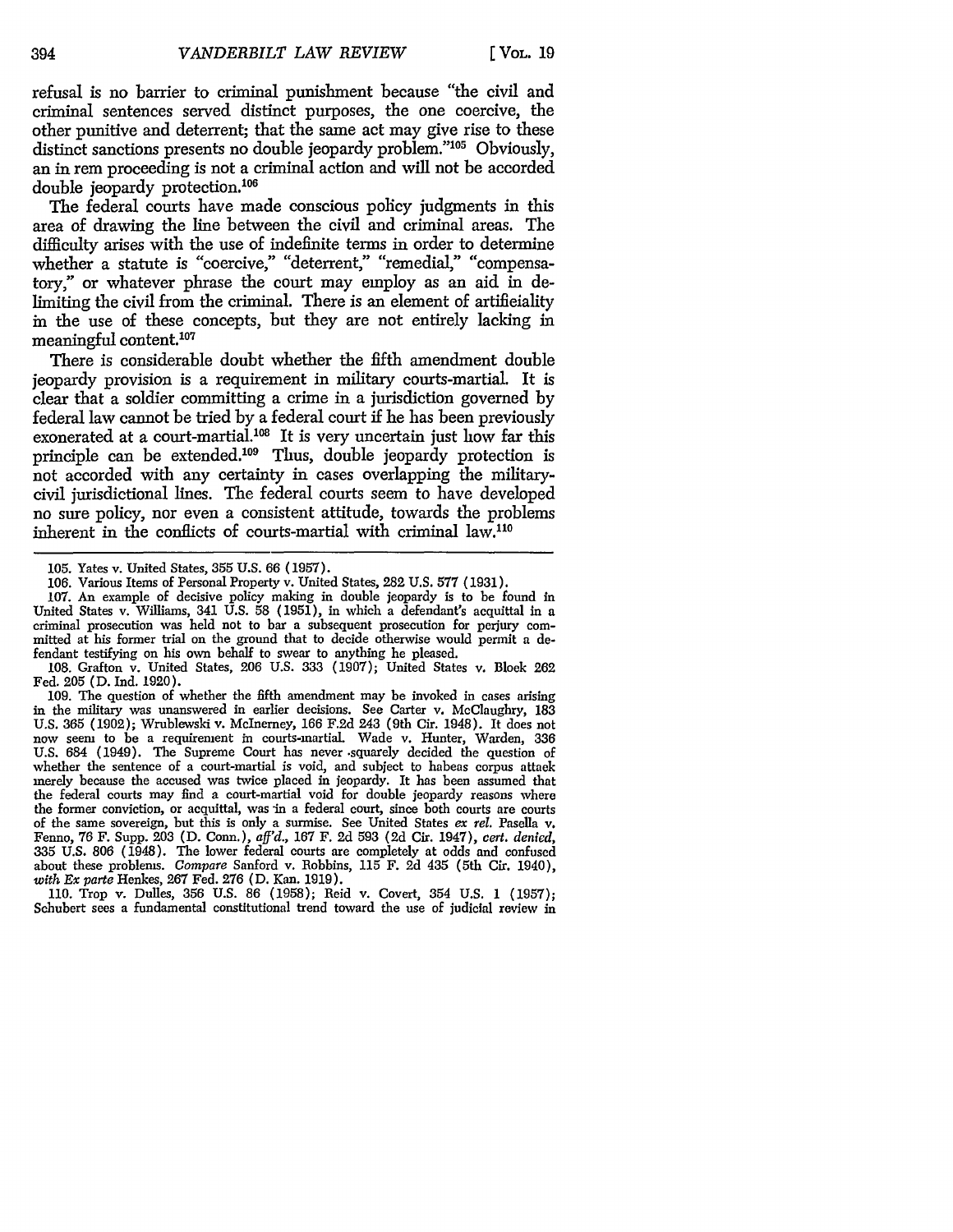395

If the diverse double jeopardy situations are meaningfully grouped together as problems of policy line-drawing in matters of overlapping jurisdiction, some deficiencies become apparent. Inconsistencies which could be removed from double jeopardy law detract from its significance as a constitutional protection. The federal courts can remedy these defects by a more direct confrontation of the genuine policy issues.

#### V. **ScopE** oF **THE CRnMNAL** Aer

The problem of the multiple consequences of a criminal act and of the multiple prosecutions which might be accorded those single acts is the central problem in the double jeopardy area, especially since it is the most commonly contested double jeopardy claim. Confusion is rampant in this branch of double jeopardy law. But before the confusion can be dissipated, the separate and distinct nature of the problem must be perceived.

The first strand which must be disentangled from the skein is the problem of the effect of appeal from the judgment of the trial court. This is patently a different question than the scope of the criminal act, the problem now at hand. Yet, the federal courts have tended to treat these problems alike, often using the same language as rationale.

A single criminal act may present the prosecution with opportunities for securing a conviction under several penal statutes which, even though they may overlap and even though they punish conduct of a single sort, provide alternative legal theories on which conviction may be obtained.<sup>111</sup> To complicate the picture further, a single criminal act may injure several persons or things, multiplying the possibilities of conviction. Beyond this, the prosecution has the option of joining the violations as counts in a single indictment before a single jury, or of splitting the violations into separate indictments before several juries.<sup>112</sup>

Obviously, double jeopardy objections are sure to arise, but how are the courts to resolve them? For the federal system, the Supreme Court and circuit courts have evolved a completely fictitious series of tests: the "same offense," "same evidence," "same transaction," and

this general area, notably in United States *ex rel.* Toth v. Quarles, 350 **U.S.** 11 (1955). This may be seen in "scalograms" in SCHUBERT, CONSTITUTIONAL POLITICS 204-05 (1960).

<sup>111.</sup> See Horack, *The Multiple Consequences of A Single Criminal Act,* 21 MiNN. L. REv. 805 (1937).

<sup>112.</sup> This is explored in interesting fashion by Kirchenheimer, *The Act, the Offense, and Double Jeopardy,* 58 YALE L.J. 513 (1949). Kirchenheimer considers the state and federal law together. Indeed, the problems are the same, although a bit different in the significance accorded to double jeopardy itself. Still, the same formulae are employed.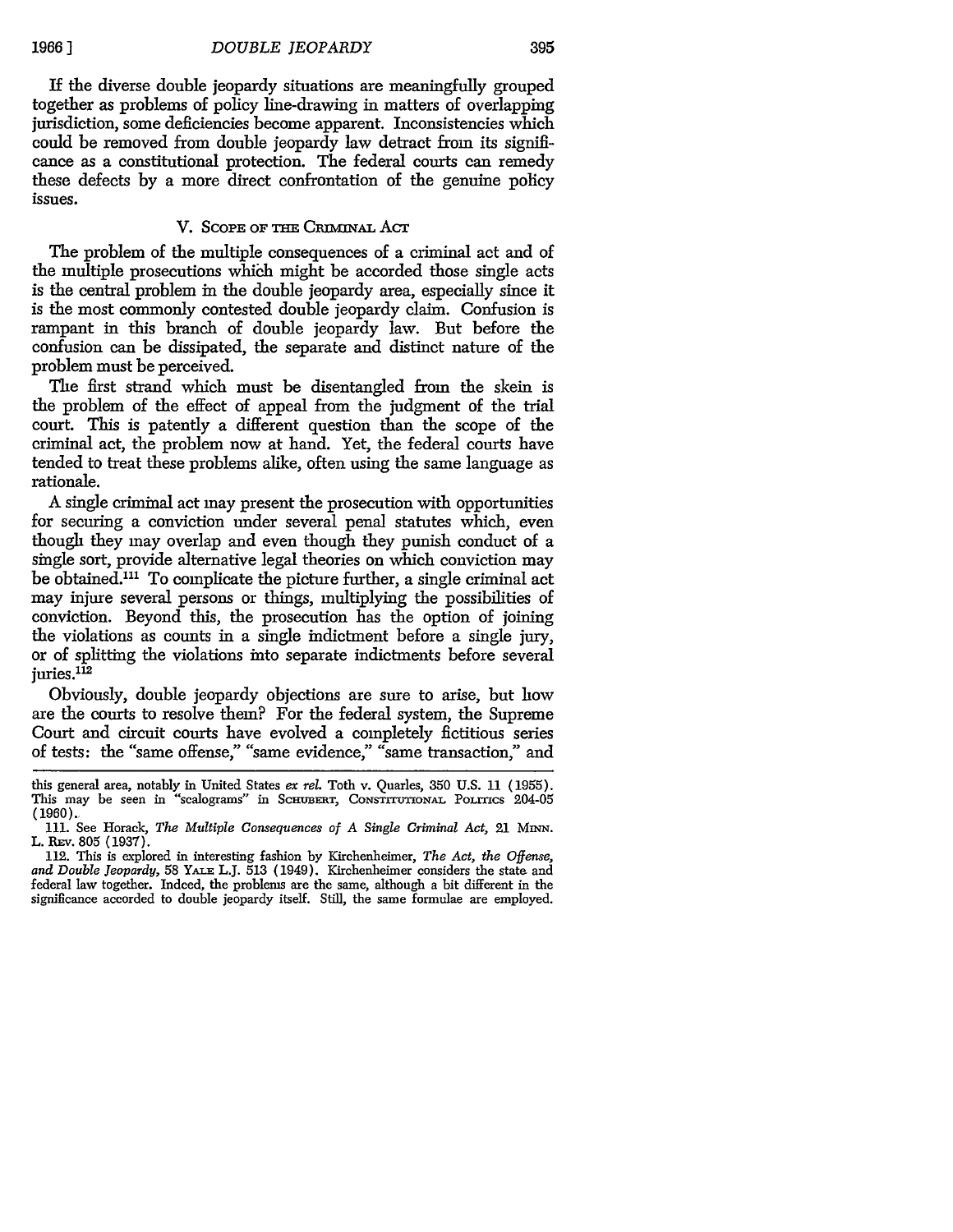the "same act" tests. The result of the use of these convenient fictions has been to add contradictory and unpredictable elements to double jeopardy law.

The great range of choices presented the prosecution is due to the multiplication of legislatively-created criminal categories. Every new criminal statute further extends the alternatives available to the prosecution while increasing the number of possible convictions and sentences which a defendant may suffer.  $\tilde{A}$  deed which might have violated one criminal proscription in 1800 may violate five today. Thus, the problem is partly one of legislative interpretation. It must be determined whether the legislature "intended" to increase the penalty for a single criminal deed, merely to provide another alternative remedy, or to make criminal actions which were previously legal.

Traditionally, the courts have had the task of determining legislative intent. **All** too often courts must assume that a conscious policy exists where there is none. They must read criminal statutes to discover whether they are "intended" impliedly to repeal or to add to the criminal punishment meted out to a particular activity. This is no easy task. One judge astutely complained:

The areas in which the legislator has attempted to carve out several offenses from one transaction by varying the legal description so as to embrace all varieties and stages of performance, have created in those areas, a host of semi-independent, yet generally identical offenses.'113

The courts have great difficulty with the problem of multiple punishments, leading to considerable confusion:

The confusion in the decisions is intelligible only as an expression of conflicting views on the desirability of leaving an absolute discretion with the trial court. It is not difficult to understand the considerations which have led many courts to inspect the record carefully and to restrict the use of consecutive sentences.<sup>114</sup>

Normally, the courts will not examine probable legislative intent in situations where new crimes and subdivided old crimes accumulate and apply to the same facts.<sup>115</sup> In the absence of repeal, a legislative intent appears to make all such provisions cumulatively applicable.<sup>116</sup> Congress may separate a conspiracy to commit a substantive offense from the commission of the offense and affix to each a different

<sup>113.</sup> District of Columbia v. Buckley, 128 F.2d 17 (D.C. Cir. 1942).

<sup>114.</sup> Note, 45 Hnv. L. **1Ev.** 533, 540 (1932).

<sup>115.</sup> Burton v. United States, 202 U.S. 344 (1906).

<sup>116.</sup> Bozza v. United States, 330 U.S. 160 (1947).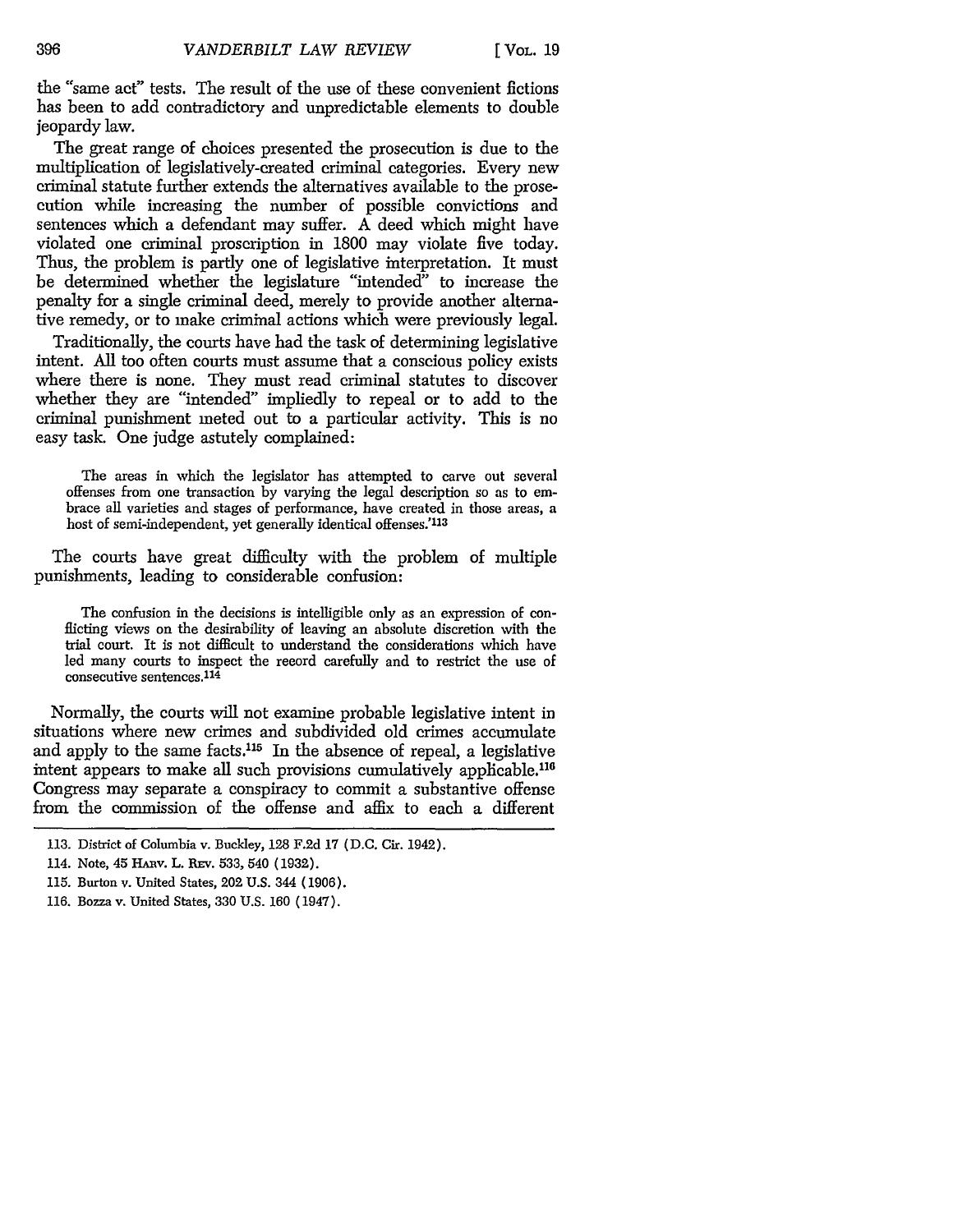penalty.<sup>117</sup> Only if the substantive offense and the conspiracy "are identical" does a conviction for both constitute double jeopardy.<sup>118</sup> In actuality, the courts cannot merely defer to legislative judgment. The task of interpretation cannot be evaded.

The dilemma is best revealed by the example of a recent case, *Gore v. United States*,<sup>119</sup> where the defendant violated at least three statutes by one criminal act: (1) selling narcotics without a written order; (2) selling in a container other than the original stamped package; and (3) facilitating the concealment and sale of narcotics. By a five to four decision, the majority accepted these similar offense categories as separate offenses. Mr. Justice Douglas entered a vigorous dissent, saying, "I think it is time that the Double Jeopardy Clause was liberally construed in light of its great historic purpose to protect the citizen from more than one trial for the same act."120

The federal courts have developed interpretive aids to solve presumed legislative intent. Actually, these tests take the place of conscious policy and provide an arbitrary device to solve the dilemma of overlapping offenses. Even those jurists who prefer not to be legal activists must assert the court's role of interpretation and creation of law.

One test which is employed is the "same evidence"'test. Where the act constitutes a violation of two distinct statutory provisions, the test to determine whether there are two offenses or one is whether either statute requires proof of facts which the other does not. **121** In cases involving two violations of congressional enactments, the test would be whether the two offenses are distinguishable by requiring somewhat different evidence in proving each.<sup>122</sup>

Drawing from this rule, it has been said that a person may not be

<sup>117.</sup> United States v. Bayer, 331 U.S. 532 (1947); Pinkerton v. United States, 328 U.S. 640 (1946). In a relatively recent decision, Mr. Justice Frankfurter discussed the underlying policy considerations, saying: "We attribute to Congress a tacit purpose -in the absence of any inconsistent expression-to maintain a long-established distinction between offenses essentially different" and "this settled principle derives from the reason of things in dealing with socially reprehensible conduct: collective criminal agreement-partnership in crime-presents a greater potential threat to the public than individual delicts **......** Callanan v. United States, 364 U.S. 587 (1961). Similarly, separate convictions for a conspiracy to monopolize trade do not amount to double jeopardy, since they are separate statutory offenses, each punishable as separable violations of the Sherman Act. American Tobacco Co. v. United States, 328 U.S. 781 (1946). The courts may uphold attempts to punish as two conspiracies, under separate counts in a single indictment, that which amounts to one conspiracy for the removal of liquor from a bonded warehouse. See Murphy v. United States, 285 Fed. 801 (7th Cir. 1923).

<sup>118.</sup> Ladner v. United States, 358 U.S. 169 (1958).

<sup>119. 357</sup> U.S. 386 (1958).

<sup>120.</sup> *Id.* at 396.

<sup>121.</sup> Blockburger v. United States, 284 U.S. 299 (1932).

<sup>122.</sup> Gavieres v. United States, 220 U.S. 338 (1911).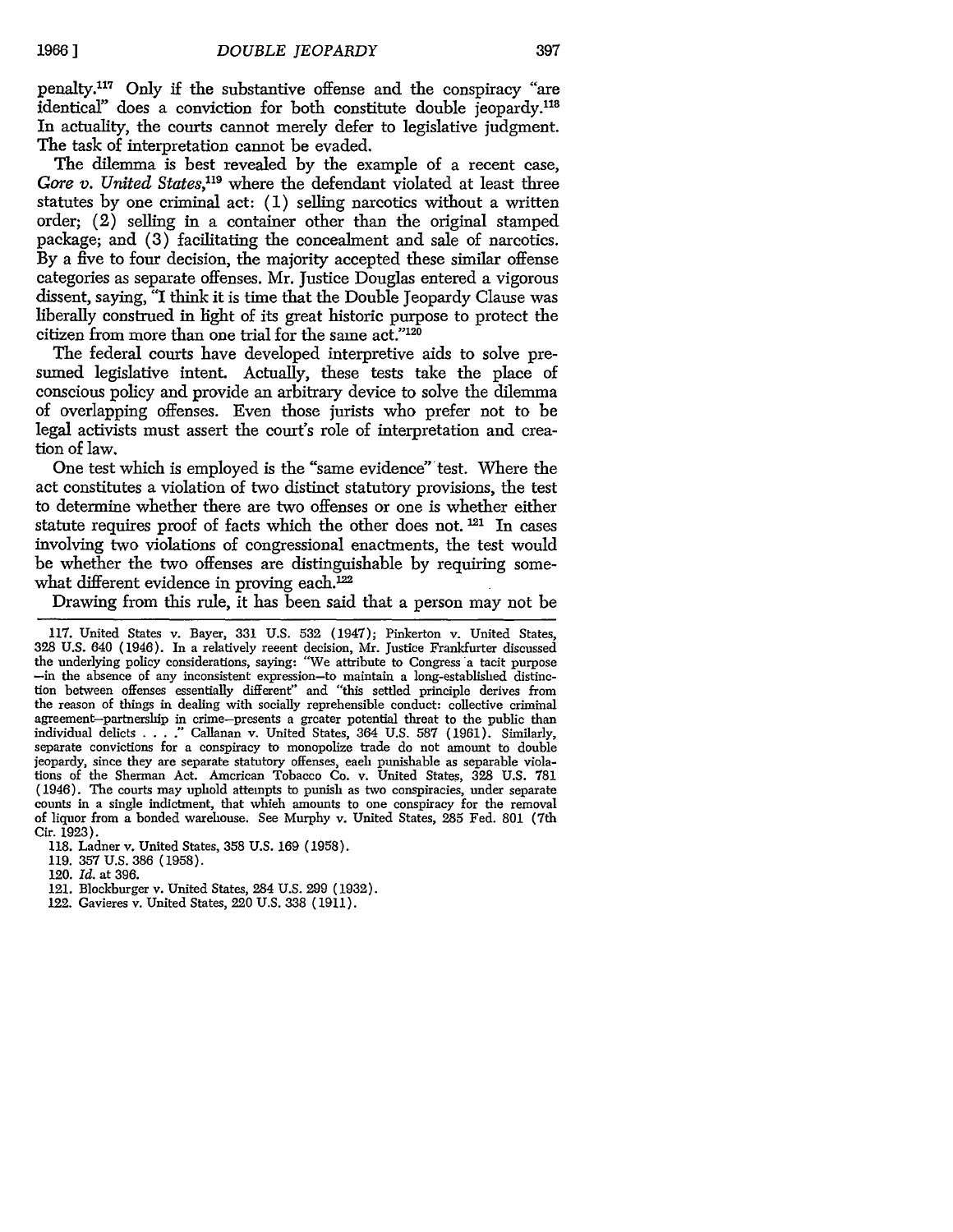tried for first degree murder and, after acquittal, be tried for manslaughter.<sup>123</sup> But the "same evidence" test, in requiring that the second accusation utilize substantially the same evidence in order for the defendant to have the benefit of double jeopardy protection, is a very narrow view of double jeopardy. This interpretive rule amounts to a broad grant of discretion to the prosecutor. Accordingly, the test has often been qualified by the use of res judicata and the "lesser included offense" doctrine.<sup>124</sup>

Another frequently employed but narrower test is the "same offense" test which requires a plea of double jeopardy to be based upon a prosecution for the same offense.<sup>125</sup> The test of identity of offenses is whether there is a separate definition in the statutes. One court added to the confusion by ruling that the test of the identity of the offenses is whether the same evidence is required to sustain both charges, $126$  a common error.  $127$ 

Until quite recently, the "same offense" dogma has been a very popular one.128 In its best phraseology, the Supreme Court has declared: "A single act may be an offense against two statutes, and **if** each statute requires proof of an additional fact which the other does not, an acquittal or conviction under either statute does not exempt the defendant from prosecution and punishment under the other."<sup>120</sup>

In a 1955 case, however, the Court decided that so far as the Mann Act was concerned, the single offense doctrine did not apply.<sup>130</sup> This case may indicate the Supreme Court's distaste for the "same offense" rule.

The "same transaction" test seems to have been applied in an 1897 case which has never been overruled.<sup>131</sup> This generous test would forbid a new trial based on any occurrence which may be said to arise out of the same criminal transaction. Some of the circuit courts seem to have adopted this rule as their guide in the double jeopardy area.132 In so doing, they have relied upon dicta appearing in the case of *Holiday v. Johnson.*<sup>133</sup> The "same transaction" test is favorable to the defendant, since it permits a second prosecution only in cases

- 126. Morgan v. Devine, 237 U.S. 632 (1915).
- 127. See Albrecht v. United States, 273 U.S. 1 (1927).
- 128. Ex parte Lange, 85 U.S. 163 (1873).
- 129. Carter v. McClaughry, 183 U.S. 365, 395 (1901).
- 130. Bell v. United States, 349 U.S. 81 (1955).
- 131. United States v. Ball, 163 U.S. 662 (1896).
- 132. Goetz v. United States, 39 F.2d 903 (5th Cir. 1930); Tritico v. United States,
- 4 F.2d 664 (5th Cir. 1925).
- 133. 313 U.S. 342 (1940).

<sup>123.</sup> Helvering v. Mitchell, 303 U.S. 391 (1938).

<sup>124.</sup> See Kirchenheimer, supra note 112, at 527-530.

<sup>125.</sup> Burton v. United States, 202 U.S. 344 (1906).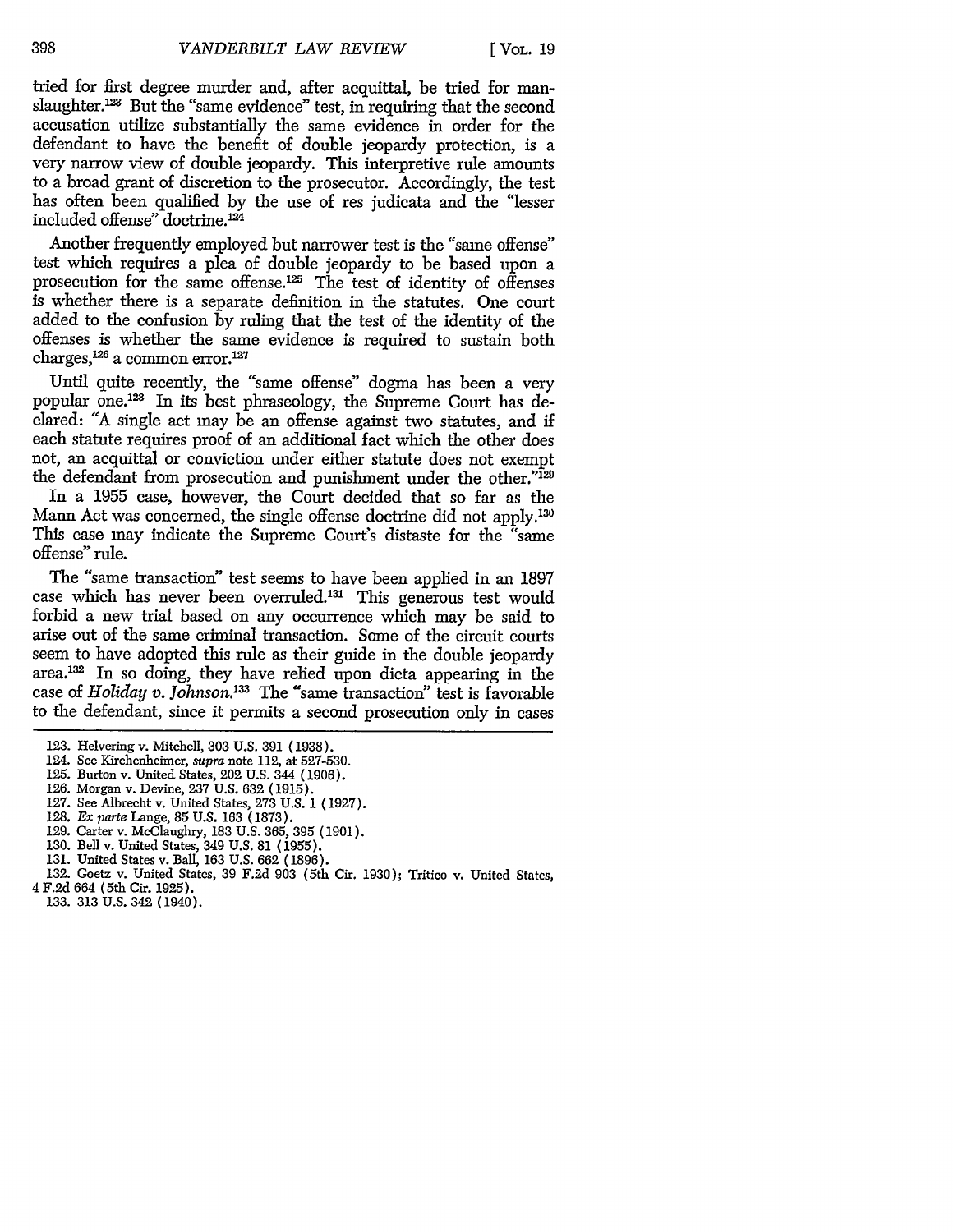*1.966 ]*

in which the proof does not show that the second case concerns the same criminal transaction as the first.

The "same act" test is not easy to isolate as a separate criterion, and is usually posed as a rationale with other tests. No significant Supreme Court case may be found dealing with this point. A similar but vaguer test has been developed by lower courts under the hazy guise of a "common essential element" test.<sup>134</sup>

Lower federal courts have been given no guide by the Supreme Court to resolve this problem in double jeopardy. In this bewildering situation some circuit courts, as indicated above, have adopted the "same transaction" test. Others employ the "same offense" test or some intermediate variation. A few courts have discovered an almost unique formula: "A plea of double jeopardy is unavailing unless the offense to which it is interposed is precisely the same in law and in fact as a former one relied upon under the plea."135 This test is almost formless and is of little value.

This important area of double jeopardy law seems to be largely in the hands of the trial judge. He is left relatively free to employ the test of his choice and his decision is usually affirmed. This is due to the intangible nature of the tests and the flexibility of their application.<sup>136</sup> The Supreme Court has failed to set a policy in this branch of the law. In cases in which a single physical movement has produced several statutory violations, the "single act," "single transaction," "same offense," and "same evidence" rules have been used more as a justification and rationalization of desired results than as an analytical tool.

The same tests appear again in cases in which a single physical movement has produced several successes.<sup>137</sup> In this area one event injures more than one person or object and the question arises as to the number of theories which are to be made available to the prosecution. In one decision in which the defendant was charged with violating the Mann Act by transporting two different women across state lines for immoral purposes, it was held that only one offense had been committed which could not be subjected to cumulative punishment under two separate counts.<sup>138</sup>

In *Ladner v. United States,* the defendant wounded two federal

134. Copperthwaite v. United States, 37 F.2d 846 (6th Cir. 1930); Lewis v. United States, 4 F.2d 520 (5th Cir. 1925).

137. Of course, the problem is really more fundamental, requiring formal restrictions on the prosecution as a matter of policy. Now the courts each set the policy for themselves. The language of the tests is similar, but policy decision is really quite different in this sub-area.

138. Bell v. United States, *supra* note 130.

<sup>135.</sup> Bartlett v. United States, 166 F.2d 928, 931 (10th Cir. 1948).

<sup>136.</sup> Jones, What Constitutes Double Jeopardy? 38 J. CRIM. L., C. & P.S. 379, 385 (1947). This article gives a good brief summary of traditional double jeopardy approaches, but is not analytical.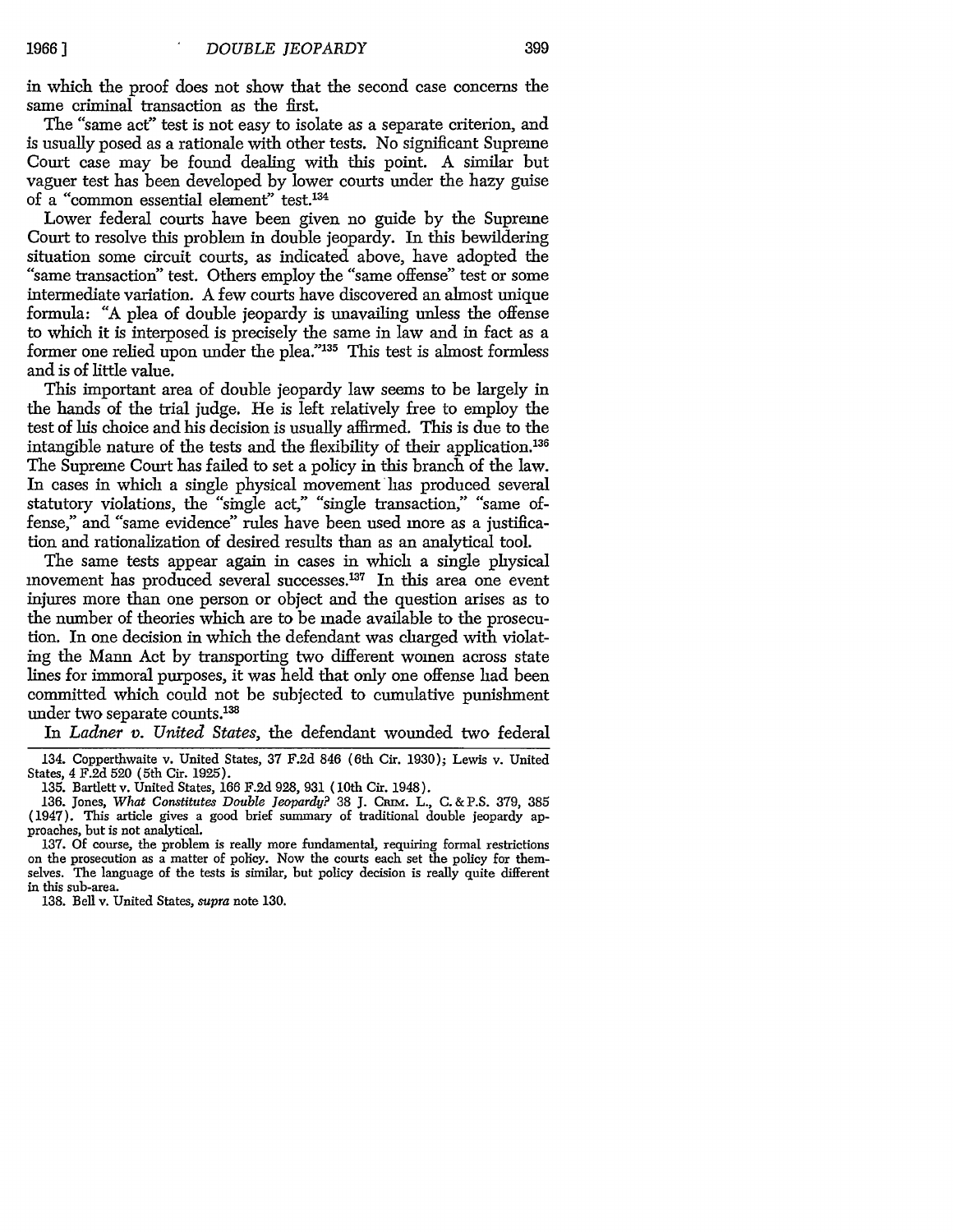revenue agents with what was alleged to have been a single shotgun blast. The Court held that there was no constitutional issue presented. The question for decision was the construction of a section of the criminal code, which section was interpreted by the court "to mean that the single discharge of the shotgun would constitute an 'assault' without regard to the number of federal officers."<sup>139</sup> The Court avoided the double jeopardy issue by adopting a policy of deference in interpreting the statute, asserting that when choice is to be made between two readings of what conduct Congress has made a crime, it is ap-<br>propriate that Congress should have spoken in language that is clear and definite.

This approach of direct statutory interpretation is more forthright than the use of the double jeopardy tests. Since most of the problems have been created by multiplicity of criminal legislation, this approach discerns the policy issue. However, it does not necessarily solve the problems better than fictional tests.

#### VI. USE OF THE CRIMINAL APPEAL

The final aspect of double jeopardy law to be treated is the effect of an appeal by the defendant or the state upon the issues to be litigated at the new trial. This is to be sharply distinguished from the situation treated in the preceding section which was concerned with an entirely different criminal suit, connected with the first only by virtue of the similarity of facts. The problem of appeal is less delicate since it may be said that the voluntary appeal of the defendant has provided the prosecution with a "second crack" at a conviction.

Appeals by the federal government are extremely unusual and are looked upon with disfavor by the Supreme Court.<sup>140</sup> Congress has enacted laws granting the prosecution a right of appeal in criminal cases and such legislation is not directly violative of any constitutional prohibition. 141 A provision of the Criminal Appeals Act of 1907 states that if a demurrer or a motion to quash an indictment is sustained when a federal statute is construed or its validity is denied, the government may then bring the matter of its construction and validity directly to the Supreme Court.<sup>142</sup>

One early case held that the prohibition against double jeopardy applies equally whether the defendant has been acquitted or con-

<sup>139. 358</sup> U.S. 169 (1958).

<sup>140.</sup> Carroll v. United States, 354 U.S. 394 (1957); Peters v. Hobby, 349 U.S. 331 344-45 (1955) (appears even stronger).

<sup>141.</sup> United States v. Heinze, 218 **U.S.** 532 (1910); United States v. Bitty, 208 U.S. 393 (1907); United States v. Sanges, 144 U.S. 310 (1892); United States v. Janitz, 161 F.2d 19 (3d Cir. 1947).

<sup>142.</sup> Act of March *2,* 1907 ch. 2564, § 587, 34 Stat. 1246. *Upheld in* United States v. Curtiss-Wright Export Corp., 299 U.S. 304 (1936).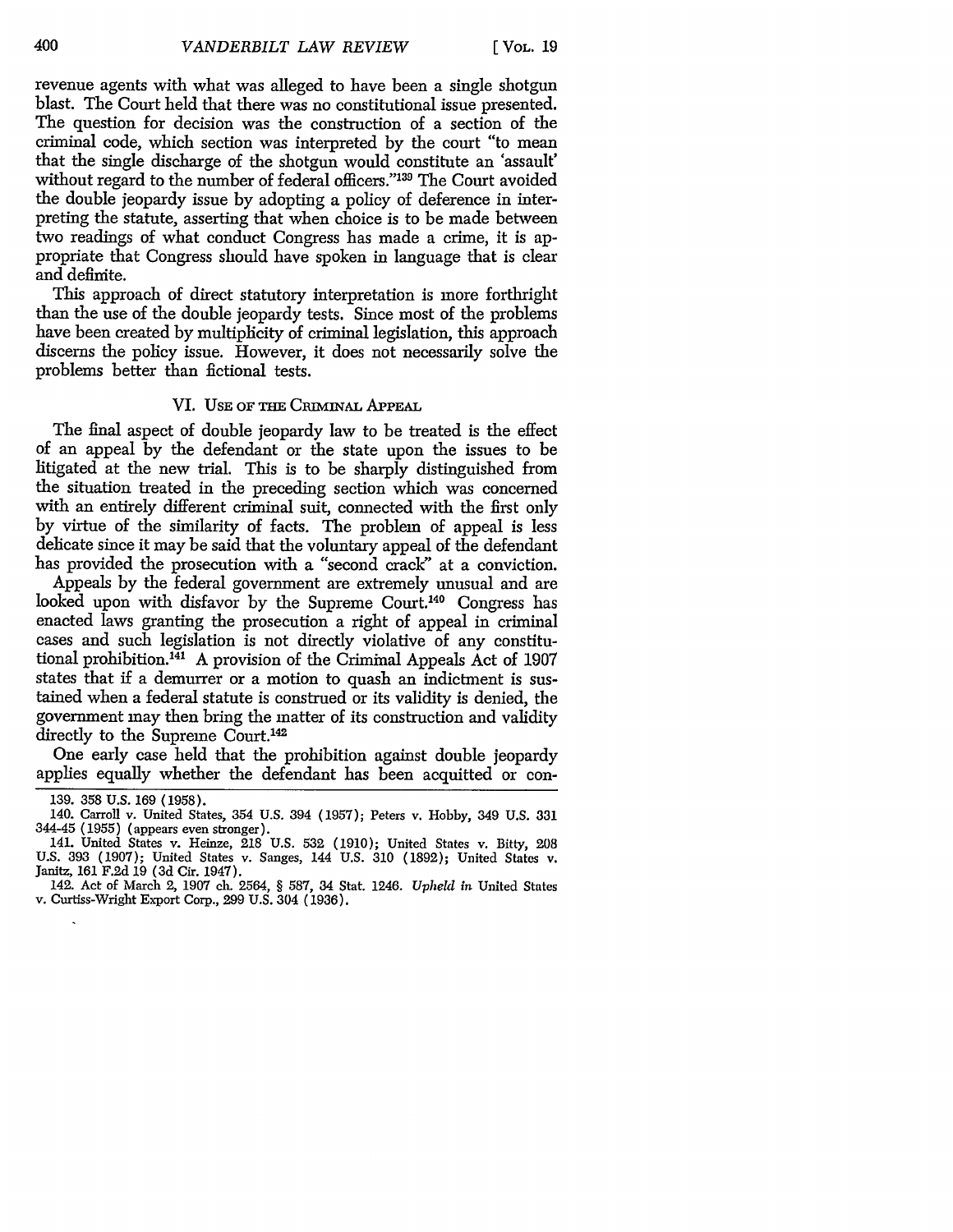victed. No exception to the applicability of the double jeopardy clause would be made merely because the new trial had been sought by the defendant for his own benefit.<sup>143</sup> The problem is narrowed to the question of the limitation upon the second indictment.<sup>144</sup>

One of the first formulas to be developed was the "lesser included offense" doctrine. This doctrine states that acquittal or conviction of a greater offense is not a bar to subsequent conviction of a minor offense included within the former whenever, under the indictment for the greater offense, the defendant could have been convicted of the lesser. But if the lesser offense is tried first, this will be a bar to the greater charge on the new trial. Although one-half the states have accepted this defendant-oriented doctrine, or some portion of it, many others have not.<sup>145</sup> The Supreme Court has not expressed its attitude on the matter, but lower federal courts apply the doctrine on occasion. In *Goodall v. United States,'4* an appellate court held that second degree murder is a lesser offense which can be proven under a charge of felony-murder.

A more troublesome, and more frequently used test is the "waiver" rule. This doctrine rests upon the theory that when a new trial is granted, the defendant is in the same position as if there had been no trial and thus cannot plead his prior conviction as double jeopardy. He is, in effect, held to have waived the plea of former jeopardy by his appeal.

The Supreme Court ruled in 1905, in passing upon a case arising under a Philippine statute prohibiting the infliction of double jeopardy, that by appealing a conviction for assault the defendants had waived the right to plead double jeopardy in a new trial for the charge of murder. In this famous case, *Trono v. United States*,<sup>147</sup> it was not made clear whether the waiver doctrine was accepted as a part of constitutional law, or was merely a matter of statutory interpretation.

Five years later the Court considered the question again. In *Brant*ley v. Georgia,<sup>148</sup> it was held that the Supreme Court of Georgia could permit a new trial for murder after an appealed conviction of manslaughter had been reversed without violating the fifth amendment

144. Other limitations upon appeal have been set by Congress which condition the double jeopardy situation. So far as the Supreme Court itself is concerned, only limited criminal appeals by the government are permitted under the Criminal Appeals Act of 1948, 62 Stat. 844, as amended, 28 U.S.C. § 3731 (1949). This statute permits direct appeal by the government from decisions or judgments setting aside an indictment where the decision is based upon the invalidity of a statute.

<sup>143.</sup> United States v. Gilbert, 25 Fed. Cas. 1287 (No. 15,204) (C.C.D. Mass. 1834).

<sup>145.</sup> See compilation by Frankfurter, J., in Green v. United States, 355 U.S. 184, 211 (1957).

<sup>146. 180</sup> F.2d 397 (D.C. Cir. 1950).

<sup>147. 199</sup> U.S. **521** (1905).

<sup>148.</sup> **217** U.S. 284 (1910).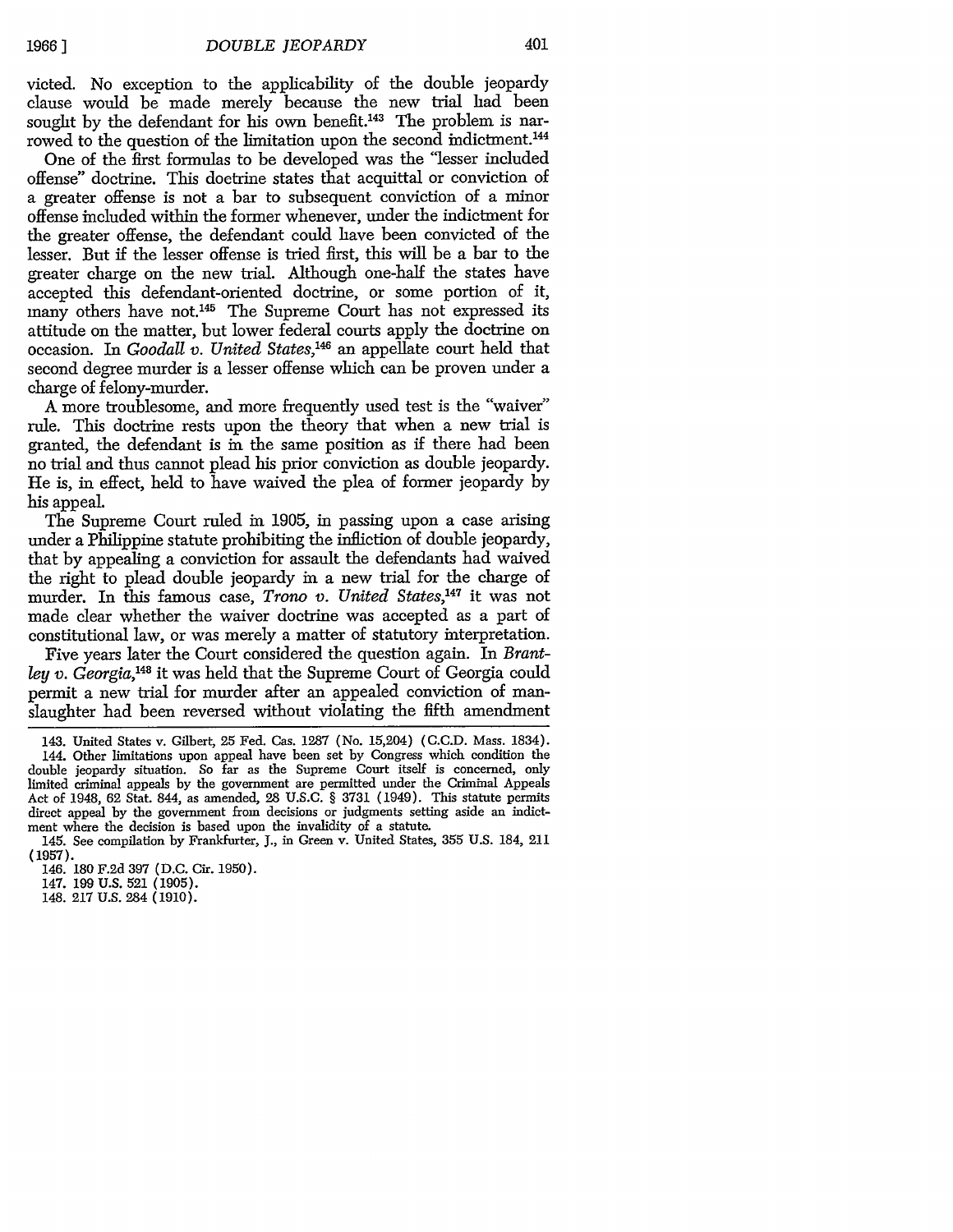double jeopardy provision. More recently, in *Hill v. Texas*,<sup>149</sup> the Supreme Court commented that a prisoner whose conviction in a state court is reversed by the state Supreme Court need not go free, for a state may indict and try him again. Thus, the states are granted broad discretion in this area.

The *Trono* case remained the federal law for some time. In 1919, the Supreme Court, relying expressly upon *Trono,* upheld the imposition of the death penalty in a new trial following the successful appeal of the first trial in which the jury had not recommended capital punishment.150

Waiver of a plea of double jeopardy, however, must be a voluntary and knowing relinquishment of rights.<sup>151</sup> In its normal meaning, the Court has held that the word "waiver" indicates a conscious gamble; thus it forces the defendant to choose to accept a lesser penalty or to enter an appeal, and to take the risk that the second charge might be much more serious.

In 1957 much of this doctrine was discarded in the important case of *Green v. United States.152* Green had been found guilty of the commission of arson and second degree murder in his first trial. The jury had made no finding as to first degree murder. The court of appeals reversed and remanded the case for a new trial.153 On remand Green was tried again, but this time for first degree murder, when the Court overruled his plea of former jeopardy. The new jury found him guilty of first degree murder and he was given the mandatory death penalty. A divided court of appeals rejected the defense of double jeopardy and affirmed the decision.<sup>154</sup>

The Supreme Court reversed the decision, stating that the conviction of a lesser offense is a bar to any further prosecution for the greater offense on retrial after the appeal by the accused and reversal of the "waived" his constitutional defense by obtaining a successful appeal of his improper conviction.<sup>155</sup> To condition an appeal of one offense on a coerced surrender of a valid plea of former jeopardy on another, however, conflicts with the constitutional bar against double jeop-

- 153. Green v. United States, 218 F.2d 856 (D.C. Cir. 1955).
- 154. Green v. United States, 236 F.2d 708 (D.C. Cir. 1956).
- 155. Green v. United States, *supra* note 145, at 191.

<sup>149. 316</sup> U.S. 400 (1942).<br>150. Stroud v. United States, 251 U.S. 15 (1919). Frankfurter's dissent in Green v. United States, *supra* note 145, rested in part on this case. The Justice could find no distinction between allowing a man to be retried at the risk of a greater punishment, and being retried at the risk of a greater punishment for a higher crime. *Stroud* v. *United States* was not overruled.

<sup>151.</sup> Johnson v. Zerbst, 304 U.S. 458 (1938).

<sup>152.</sup> *Supra* note 145.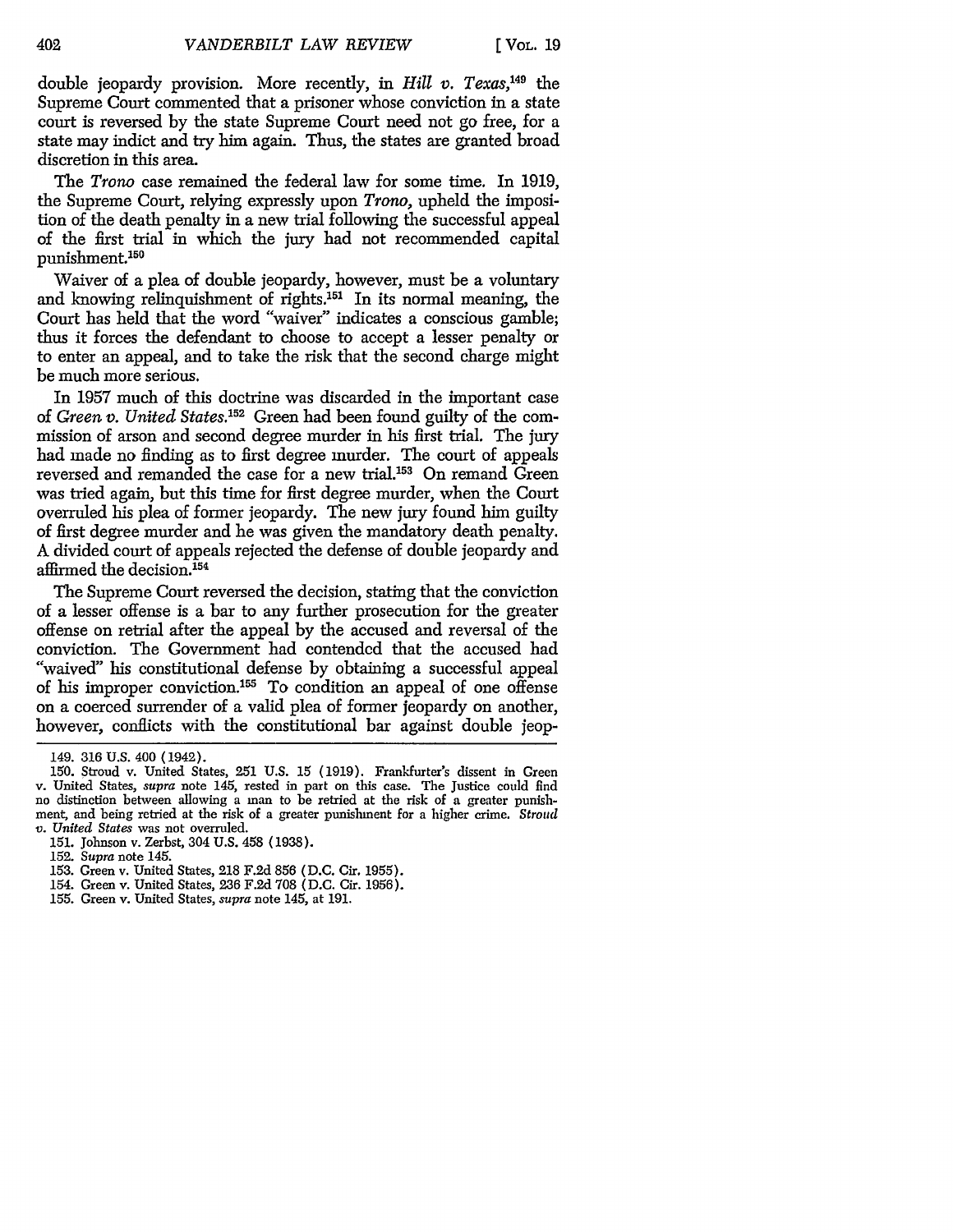ardy.<sup>156</sup> Mr. Justice Black, for the majority, distinguished the *Trono* case on the ground that the defendant could not have intentionally tion.<sup>157</sup> Mr. Justice Frankfurter insisted that by distinguishing *Trono* the majority was really overruling it indirectly.<sup>158</sup>

In Forman v. United States,<sup>159</sup> a 1960 case, the Supreme Court demonstrated that the "waiver" doctrine of the *Trono* case still applied to cases in which the new trial after defendant's appeal was for the same offense. Although the decision rested on other grounds, there is good reason for assuming that if the "waiver" doctrine is still viable, it cannot be used to bar a plea of double jeopardy when the defendant is being retried for an offense greater than that contained in the original indictment. This means that the *Green* case is the most significant precedent in this area. The policy question seems to be in the process of being resolved so as to permit appeal free from coercive risk.

#### VII. JUDICIAL BEHAVIOR IN DOUBLE JEOPARDY CASES

It would be incomplete to leave the case study of federal double jeopardy law without considering the judicial behavior aspects. In this regard, the work of Glendon Schubert has great utility. He creates a "scalogram" of the seven double jeopardy decisions of the Warren court from *Green v. United States* in 1957 through *Williams v. Oklahoma*<sup>160</sup> in 1959. From this he concludes: "During this brief but relatively homogenous period, the attitudes of the justices toward the equity of double jeopardy practices seemed to have a much more important bearing upon their decision-making than did the constitutional theories and concepts with which the opinions of the justices are concerned."161

Unfortunately, this study does not seem to support Schubert's conclusions. The Court has rather consistently applied first one, then another series of constitutional tests. If anything, the fault has been that insufficient consideration has been given the "equity of double jeopardy," the policy levels which lie beneath the legal rules.

**159. 361 U.S.** 416 (1960).

161. Schubert, supra note 110, at 608-09.

<sup>156.</sup> *Id.* at 193.

<sup>157.</sup> As a matter of fact, the defendant did know the possible consequences of his appeal, but he said that he preferred death to spending the rest of his life in prison.

<sup>158.</sup> Green v. United States, supra note 145, at 213, 214.

<sup>160.</sup> Williams v. Oklahoma, 358 U.S. 576 (1959), is a case concerning the due process meaning of double jeopardy as a restriction on the states. Like every other such case, the fourteeuth amendment was no limitation upon the state's interpretation of the double jeopardy protection. The defendant, after having been convicted of murder and sentenced to life, pleaded guilty to a kidnapping charge and was sentenced to death.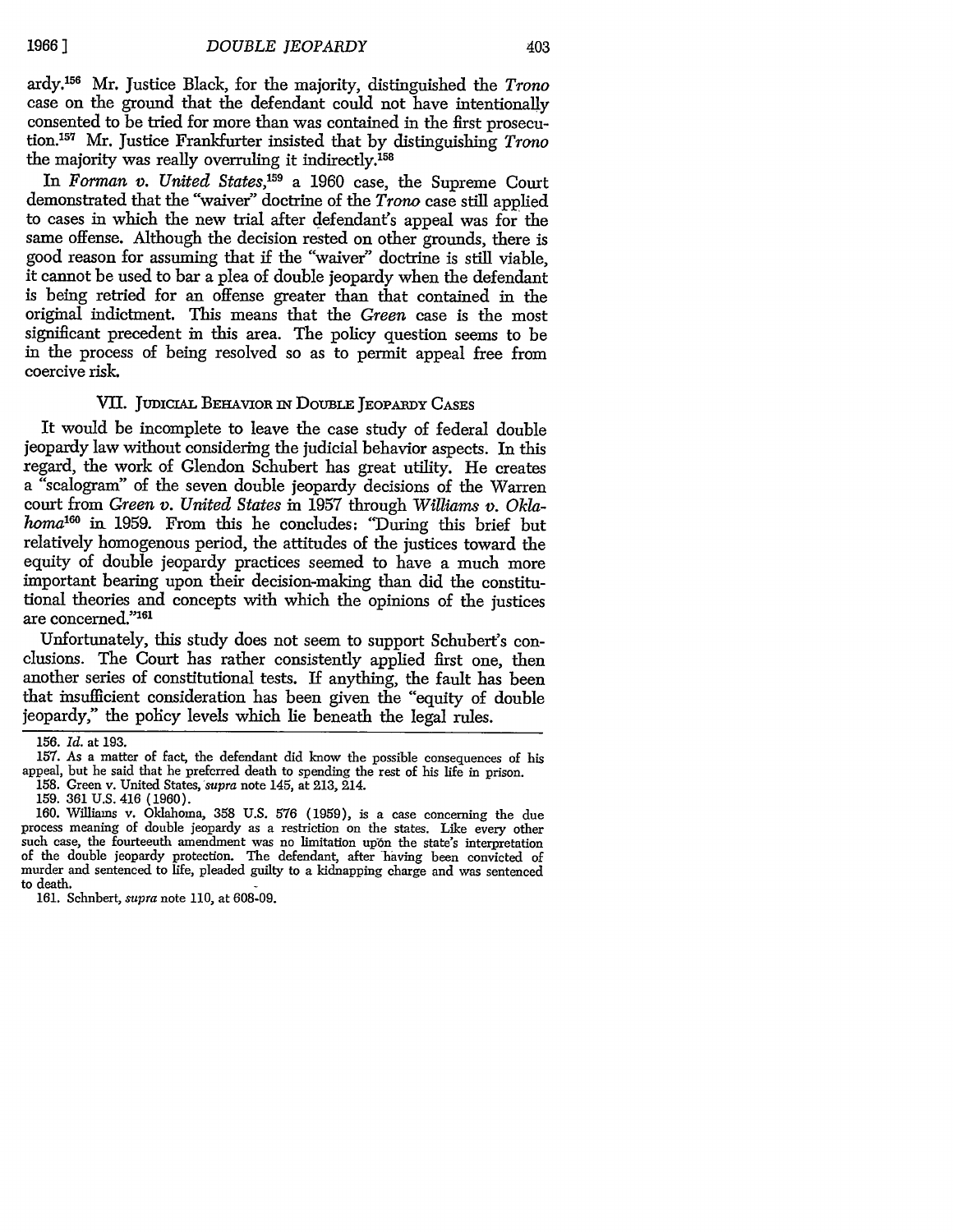Schubert's analysis is more useful in locating the "swing man" on the Court in double jeopardy questions:

The separation of the justices into two groups is rather sharply and consistently defined.., the disposition of the cases is in perfect accord with the voting of only one justice, Whittaker: and in a majority of four of the seven cases, Whittaker's vote was determinative, which made him the equipoise of the Court on this issue. Thus the freshman justice of the 1956 Term became, in the decision of this set of cases, the most powerful justice on the Court.162

This is interesting information, even if one need not have constructed a scalogram to discover it. The more important issue of the personal philosophies of the judges tends to be overlooked, however.

#### VIII. **CONCLUSION**

Several inconsistencies in federal double jeopardy law appear as a result of this examination. First, the internal inconsistencies inherent in the doctrine of attachment are so great that they immediately give rise to qualifications and exceptions. The intrinsic-extrinsic formula suggested above seems much closer to the real policy considerations in this area. Its adoption would have solved the *Gori* case and similar problems.

Second, the inconsistencies flowing from the effect of the *Palko* case and subsequent failures to define due process limitations upon state double jeopardy has increased the tendency to proliferate double jeopardy rules. Uniformity itself may not be possible, especially in the absence of uniform state procedures, but some standards could be federally established to prevent extreme abuses, as in the *Hoag* situation.

Third, the problem of conflicting jurisdictional zones, as it has been denoted here, must be seen as separate from other double jeopardy problems. The delineation between zones should be made after conscious deliberation and not by means of unconscious traditional distinctions. Better drafting of statutes to indicate their civil or criminal nature would help relieve the courts of the task of guessing at legislative intent.

Fourth, the central confusion surrounding the problem of the scope of the criminal act is so serious that it requires a more exhaustive treatment. Here, too, presumptions of legislative intent have been utilized by the courts, except that the resort to tests of jeopardy has introduced even greater artificiality. Many of these problems would be removed by better legislative drafting, but what is primarily needed is a more complete consideration of the social

**<sup>162.</sup>** *Id.* at 607-69.